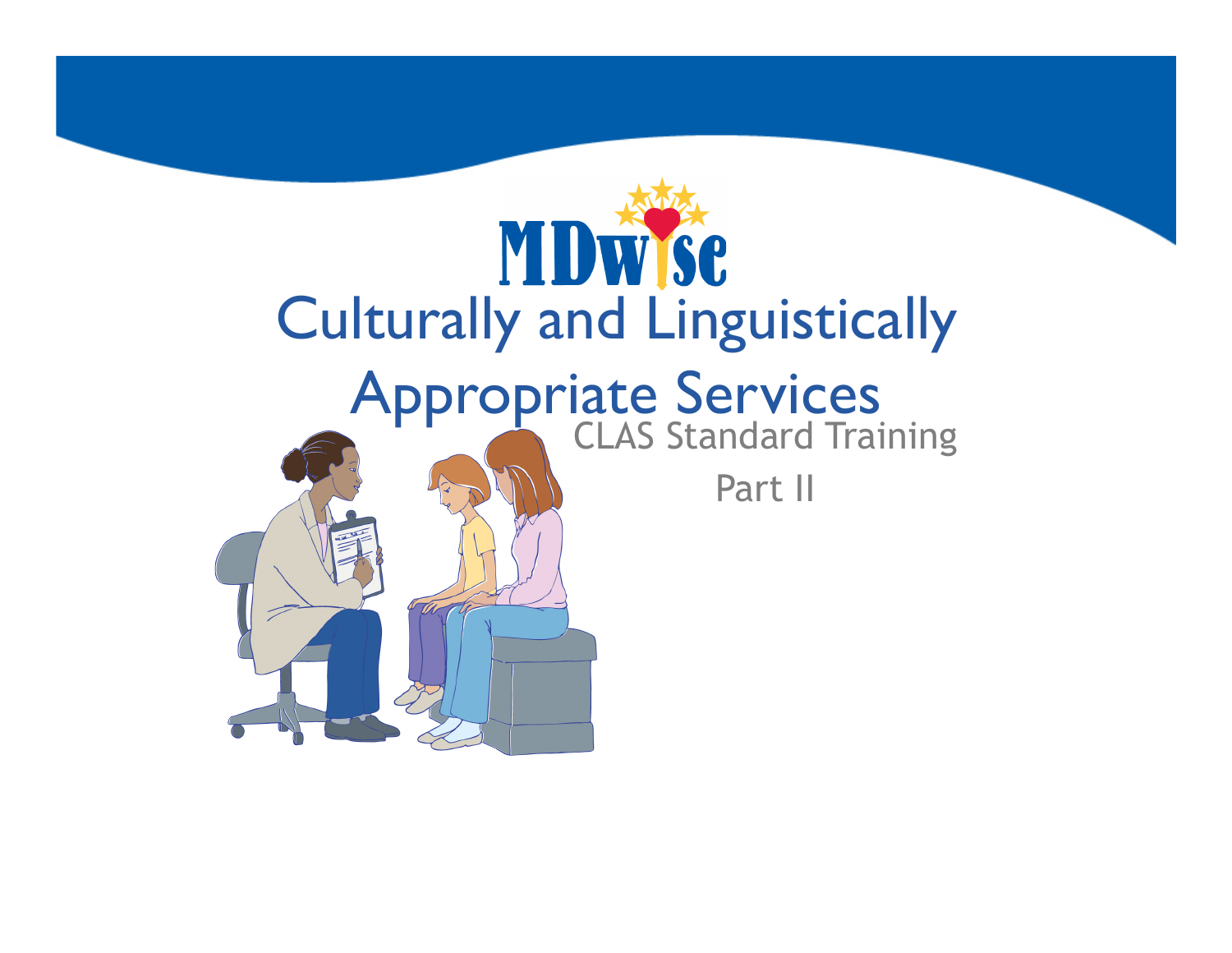#### RECAP of Part I

- **Cultural Awareness** 
	- Diversity
	- Culture
	- Cultural Competence
- **Affects of Culture on Health Care**
- **Federal Legislation**
- § CLAS
- § NCQA

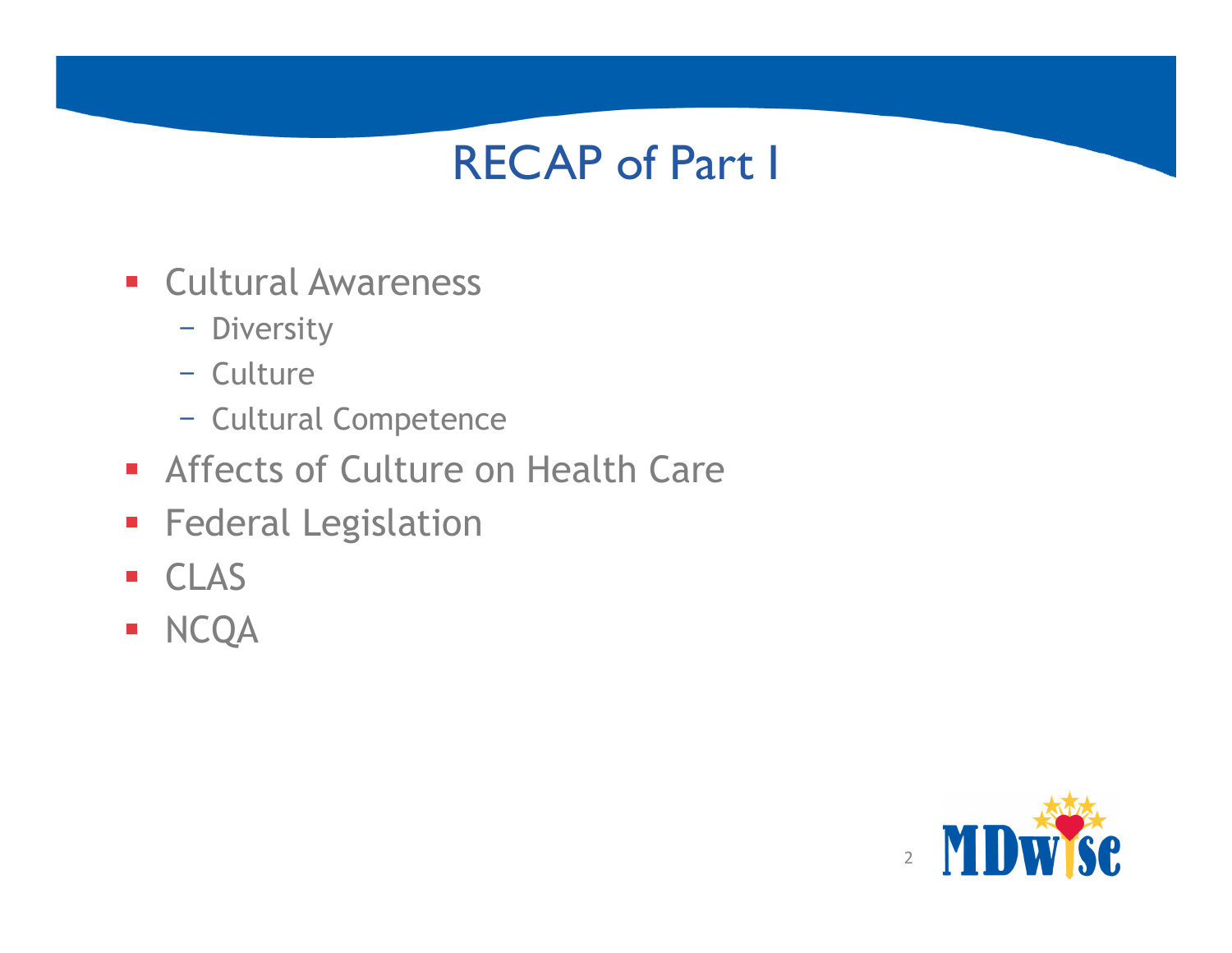#### Part II Agenda

- **•** Disparity
- § Self-Awareness
- CLAS standards at MDwise

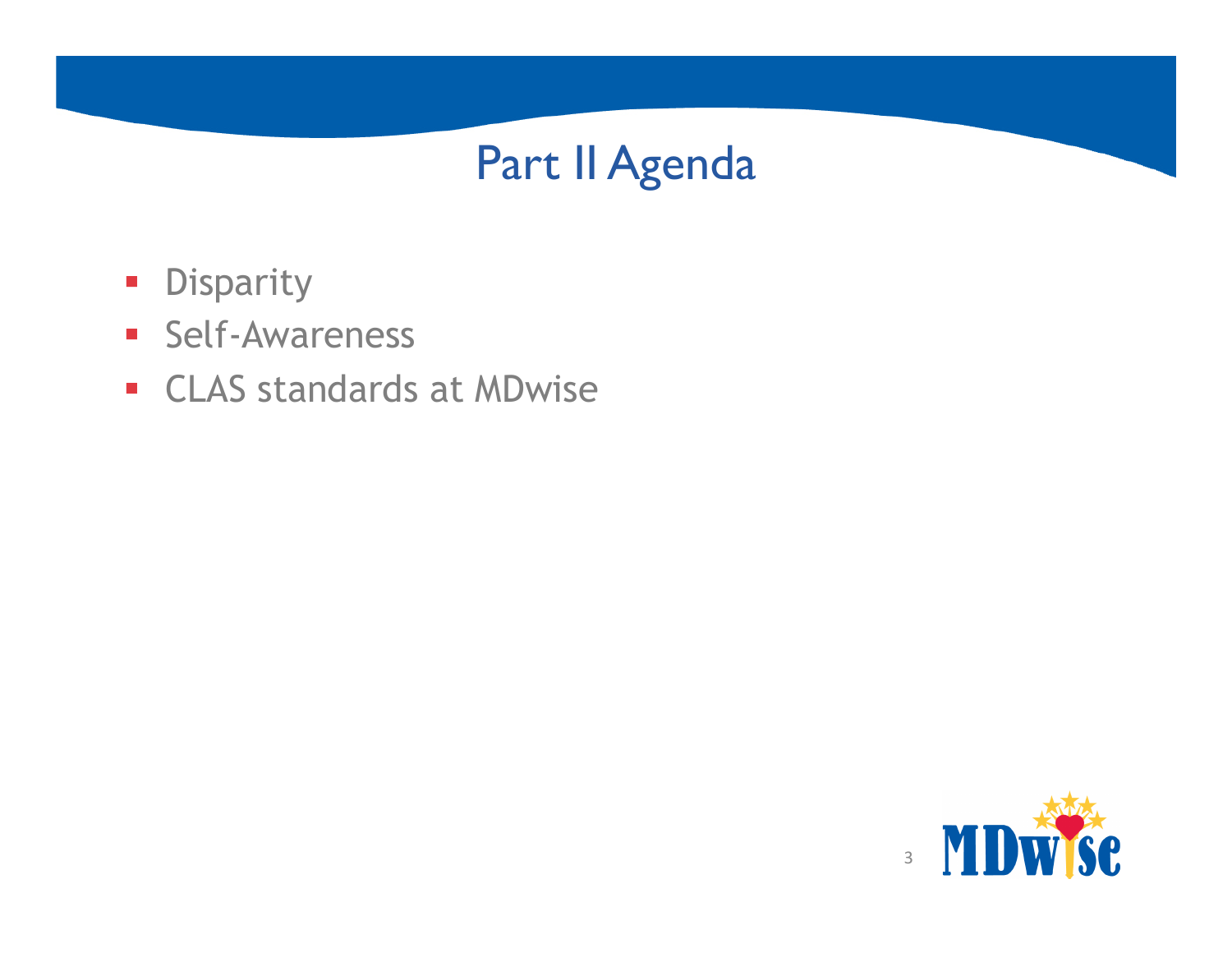## **DISPARITIES**

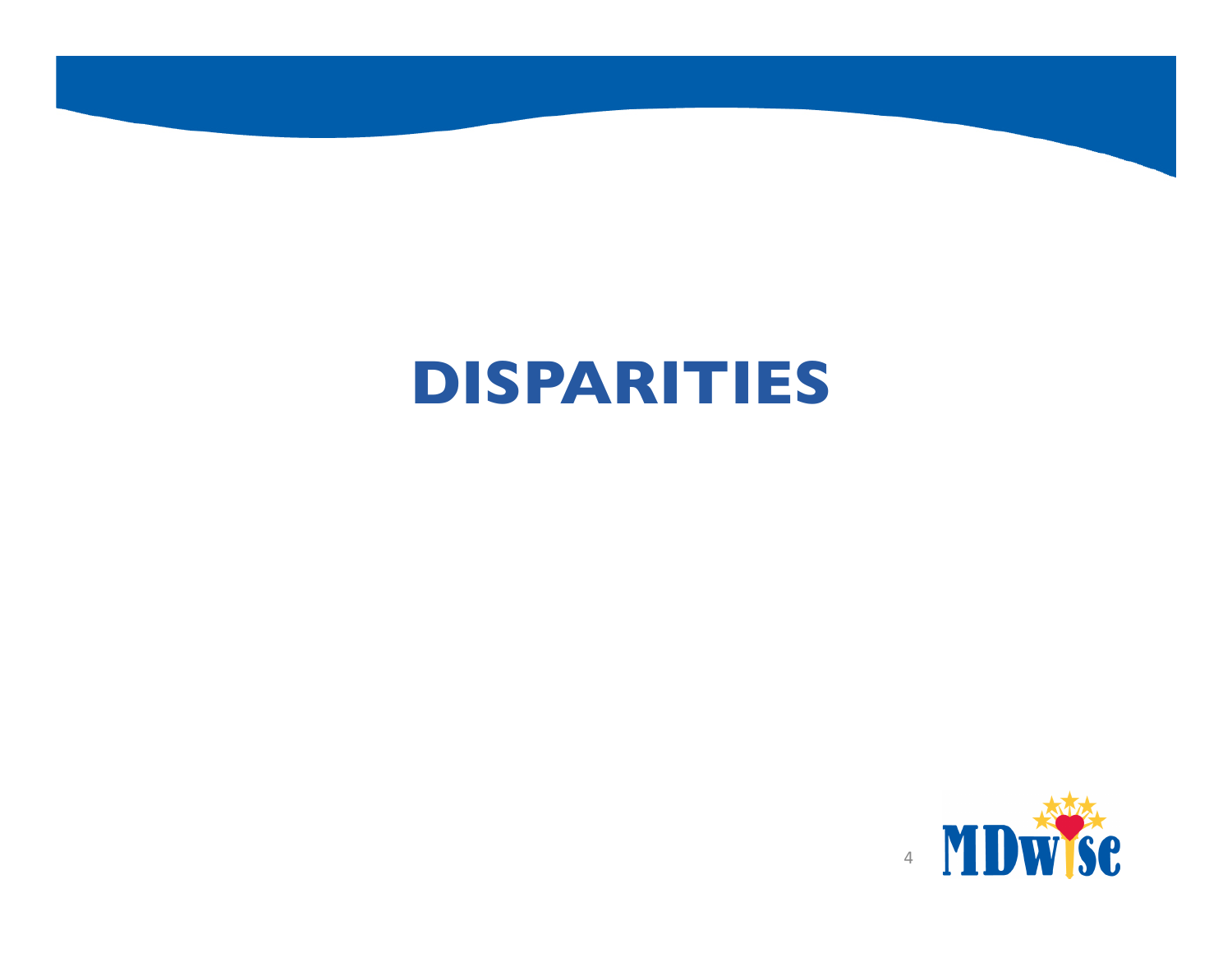

- § Cancer
- **Cardiovascular Disease**
- **Infant Mortality**
- § Diabetes
- § HIV/AIDS
- **Child and Adult Immunizations**

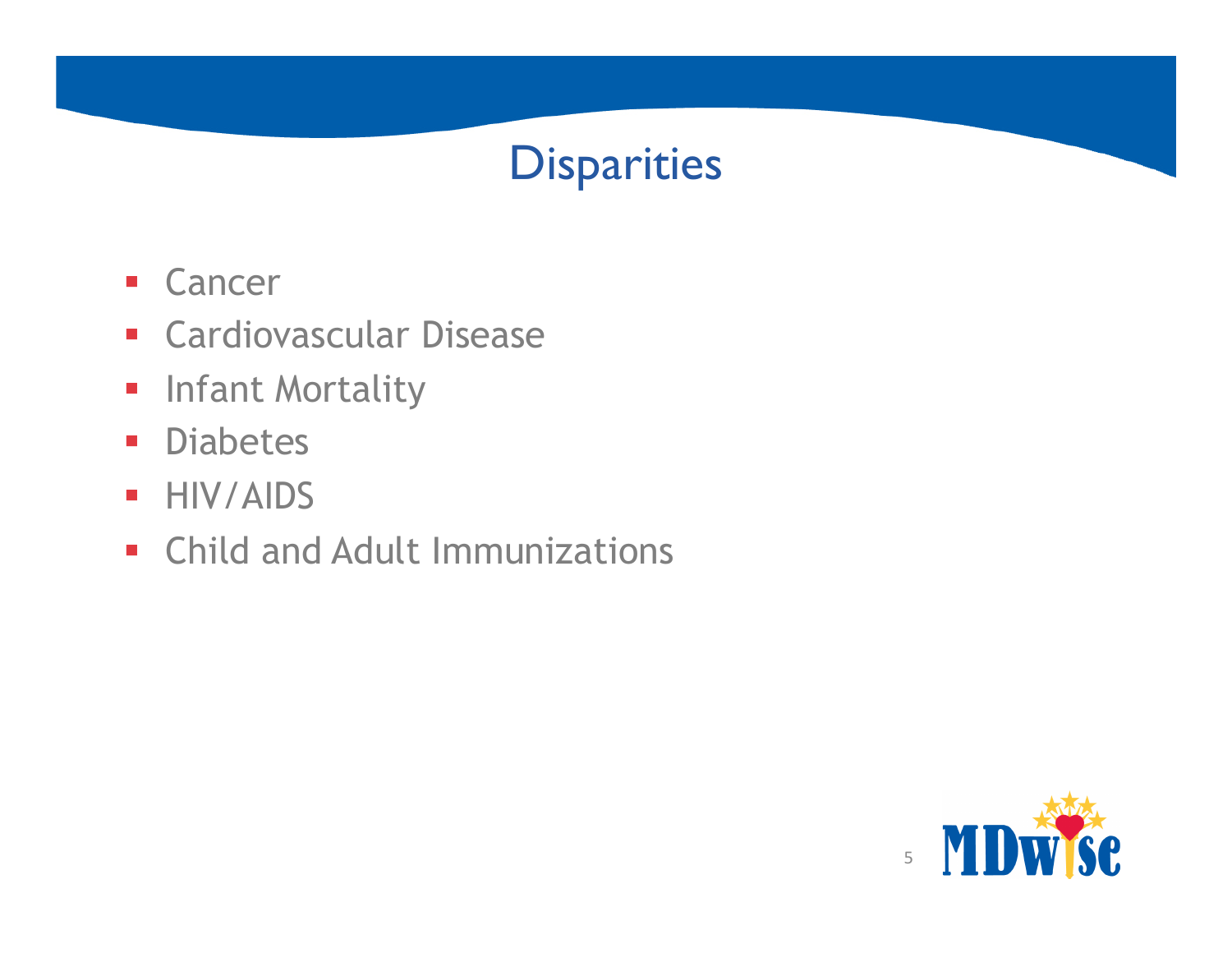#### Cancer

Research shows, in general, that people of diverse racial, ethnic, and cultural heritage are less likely to be routinely tested for cancer, when compared with the majority U.S. population.

- Cancer deaths are disproportionately high among Hispanics and African Americans
- Vietnamese women are five times more likely to have cervical cancer and Chinese Americans five times more likely to have liver cancer.

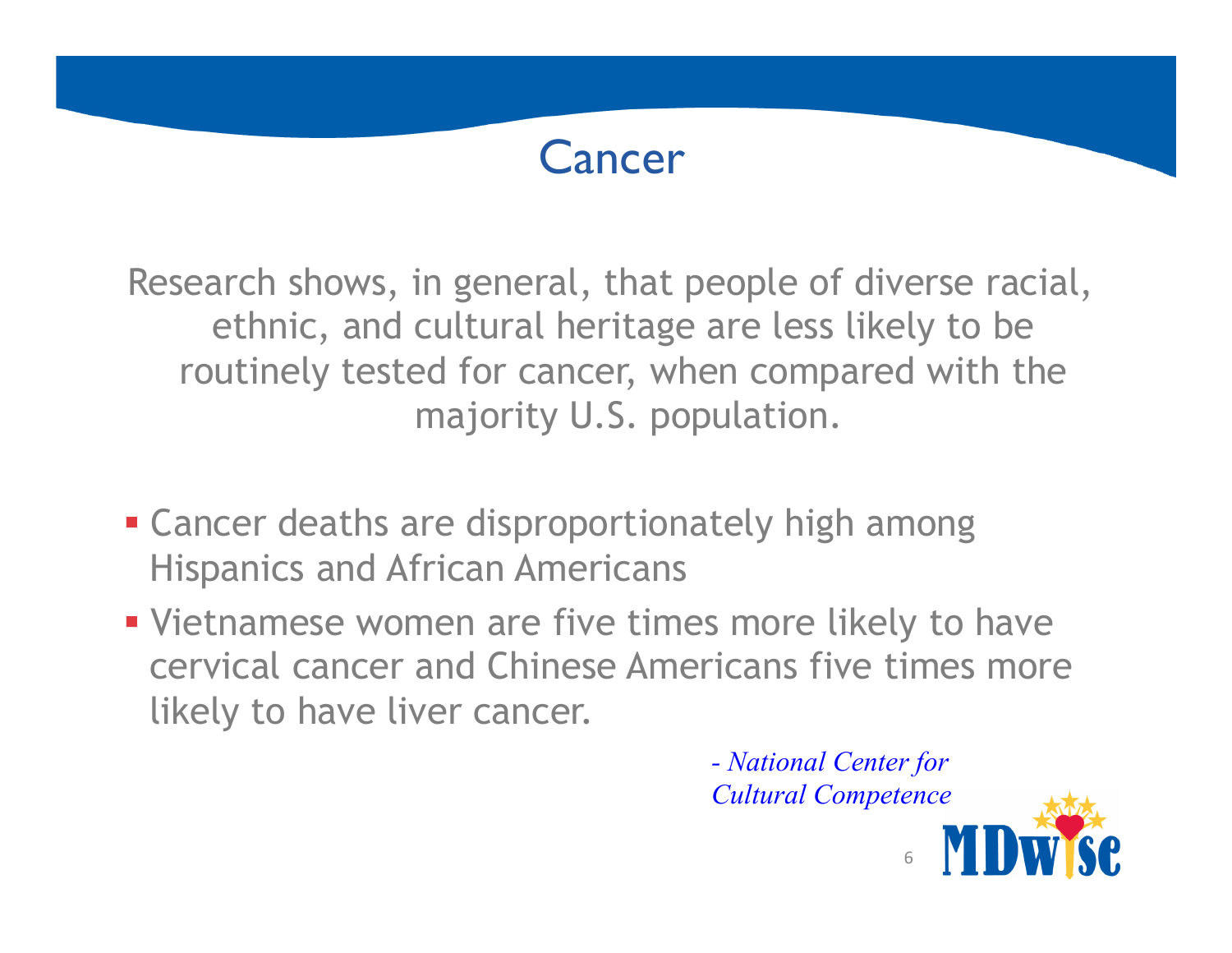#### Cardiovascular Disease

Racial and ethnic groups have higher prevalence of risk factors for cardiovascular disease. They have higher rates of hypertension, tend to develop hypertension at an earlier age, and are less likely to undergo treatment to control their high blood pressure.

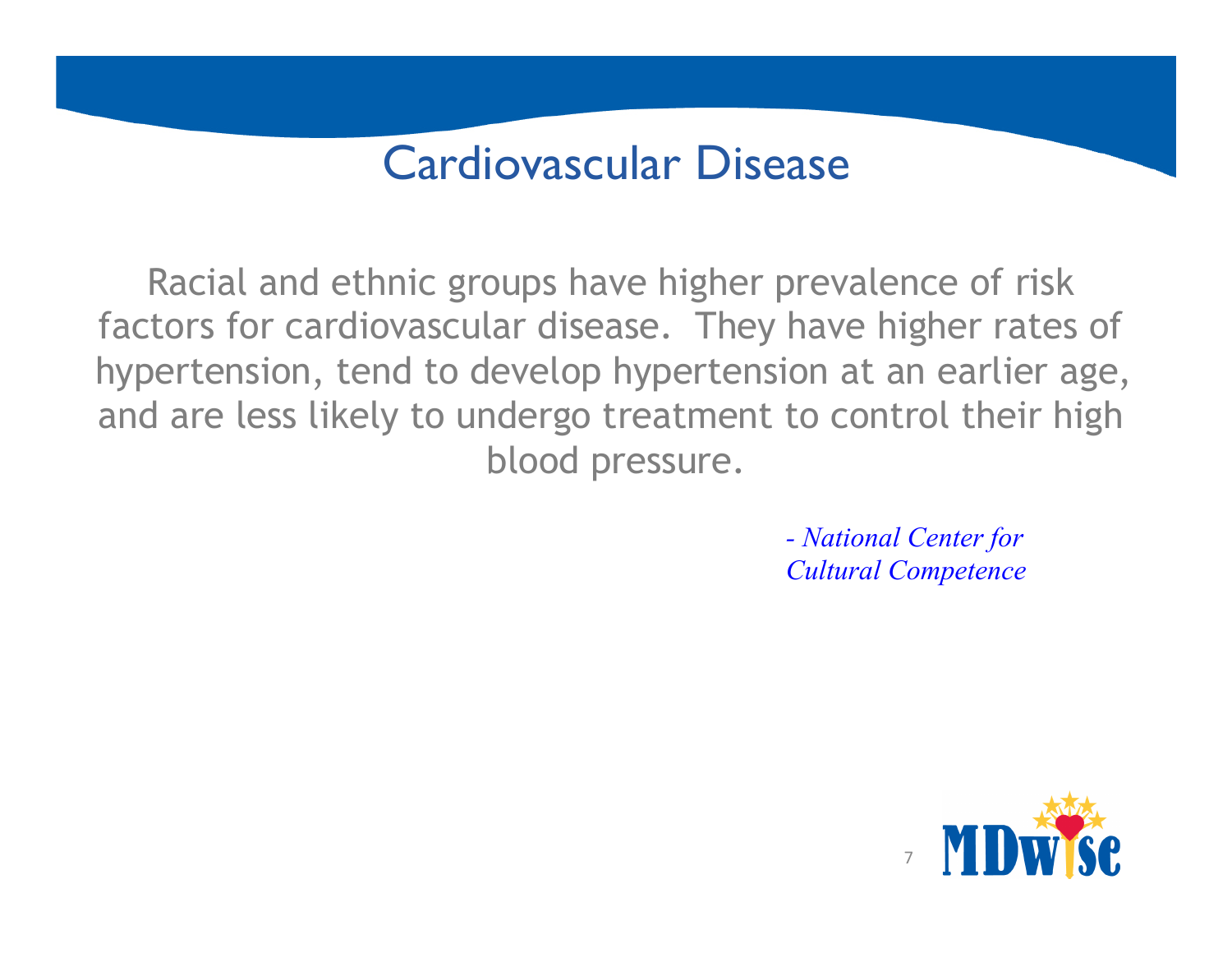#### Cardiovascular Disease

- § Hispanic/Latino men and women have elevated blood pressure rates.
- Obesity continues to be higher for Blacks and Hispanic/ Latino women.
- Only 50% of Native Americans, 44% of Asian Americans, and 38% of Hispanic/Latino Americans have had their cholesterol checked within the past two years.
- **Coronary heart disease mortality is higher for African** Americans
- Stroke is the only leading cause of death for which mortality is higher for Asian American males.

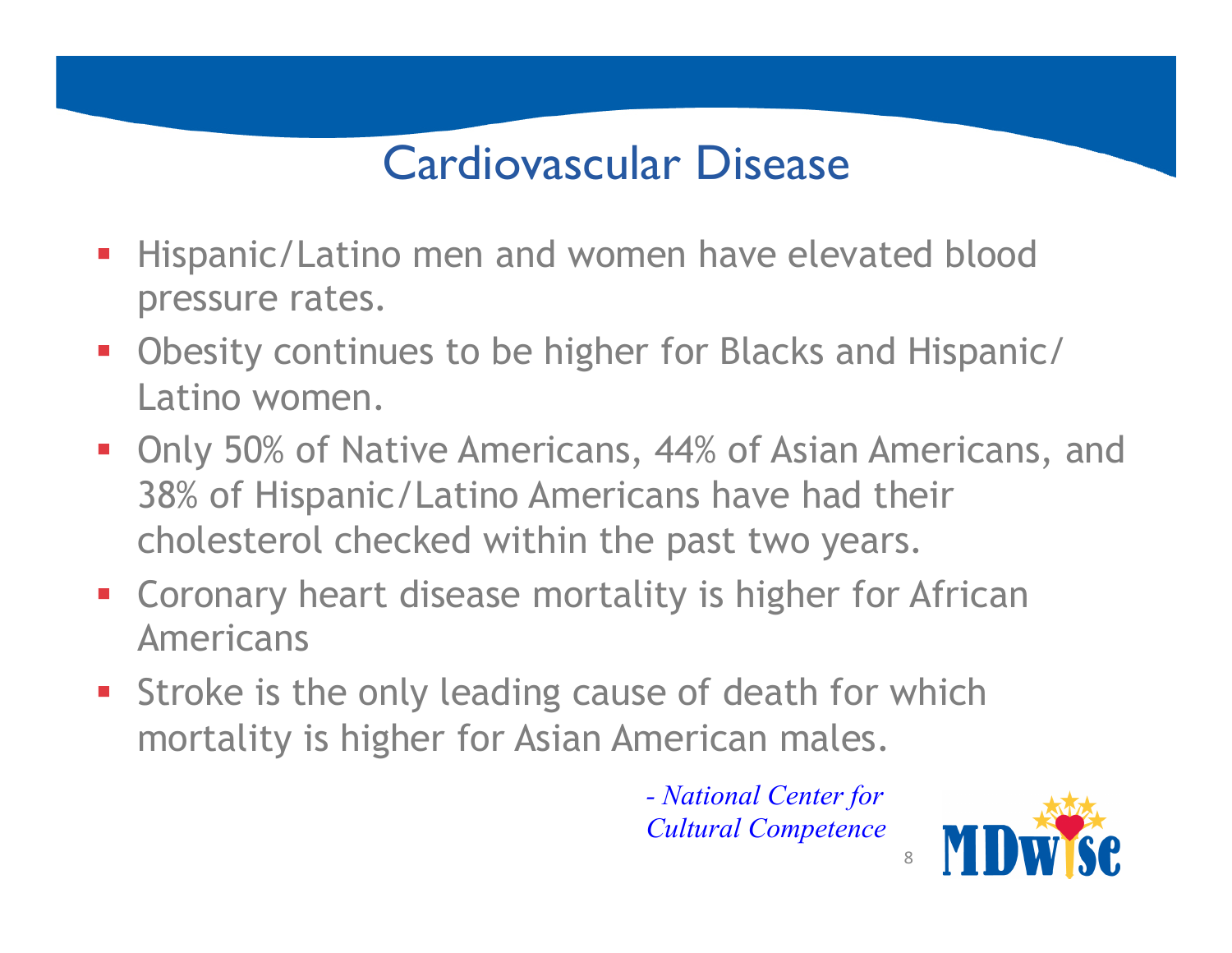#### Infant Mortality

- **African Americans and Native American babies die at a rate** that is 2 to 3 times higher than the rate for White babies.
- **Native American and Alaskan Native babies are more than 3** to 4 times more likely to die from SIDS/ID than White babies.
- While the overall infant mortality rate has declined, the gap between African American and Caucasian infant mortality rates has widened.

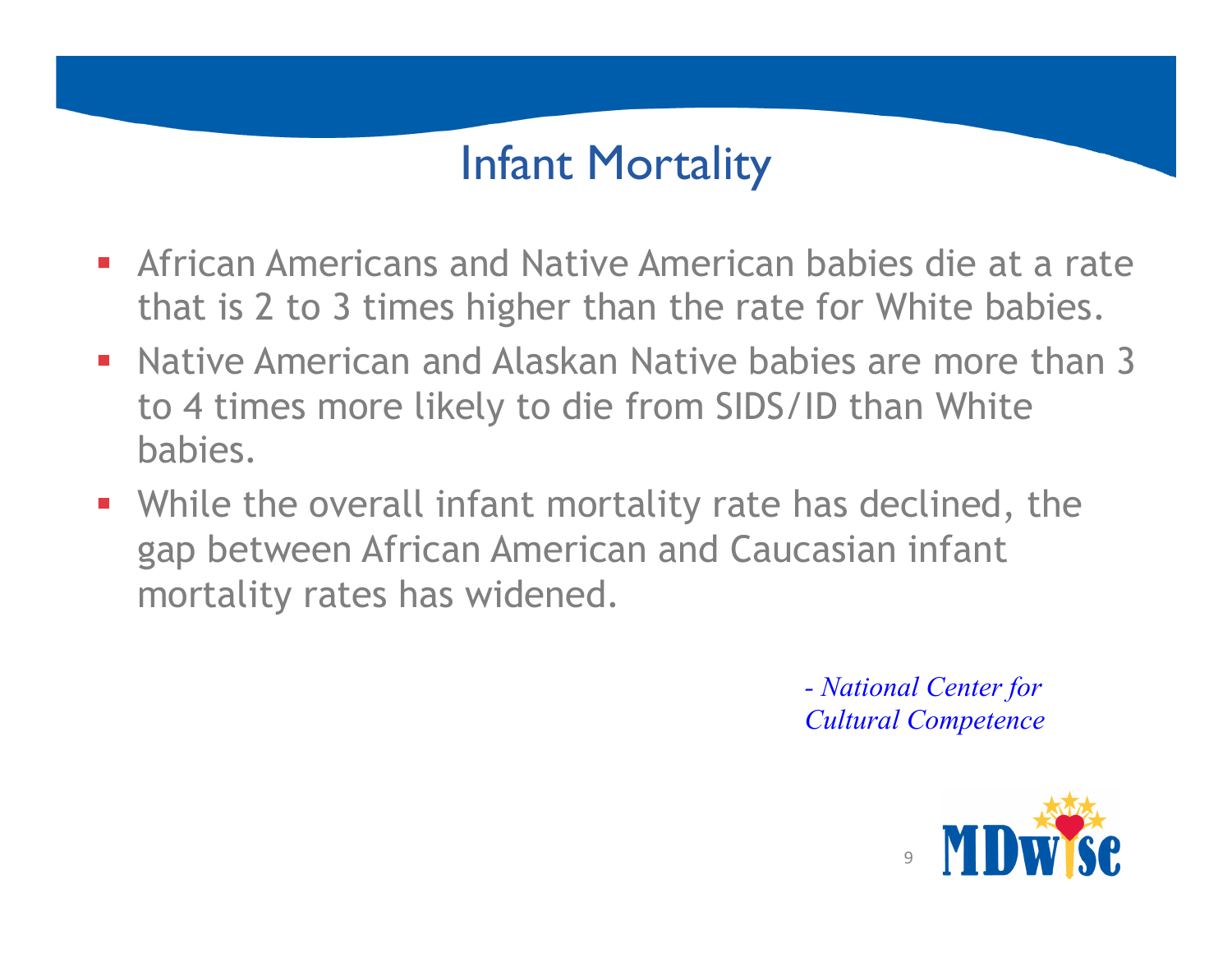#### **Diabetes**

Diabetes is the seventh leading cause of death in the U.S. Approximately 16 million people in the U.S. have diabetes.

- **African Americans are 1.7 times more likely, Latino/Hispanic are** 2.0 times more likely, and Alaskan Natives are 2.8 times more likely to have diabetes than Caucasians.
- **The Pima Tribe of Arizona has the highest known prevalence of** diabetes of any population in the world.
- **Native Americans and African Americans have higher rates of** diabetes related complications such as kidney disease and amputation as compared to the total population.

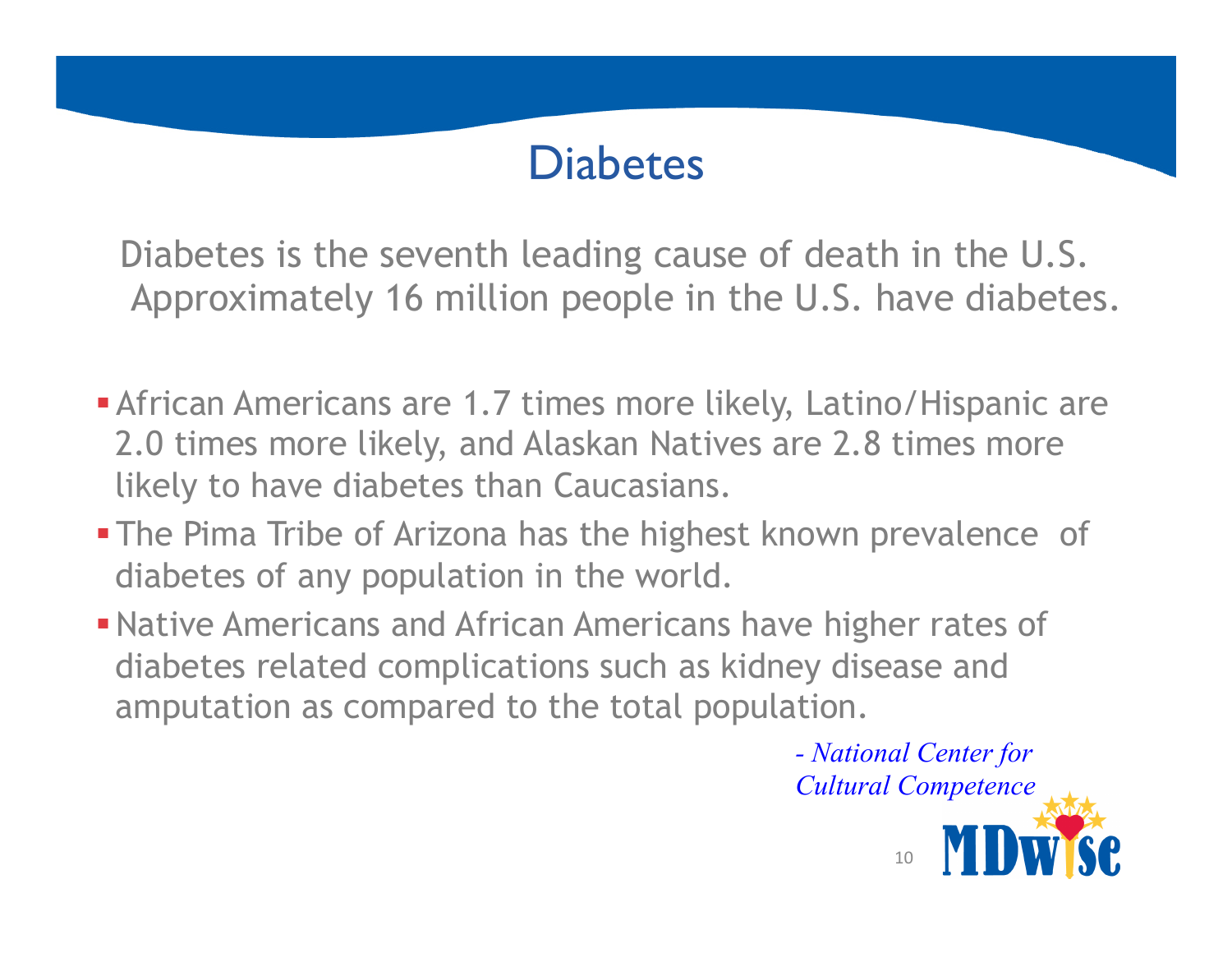#### HIV/AIDS

- **African Americans and Hispanic/Latino groups accounted** for 47 and 20 percent, respectively, of persons diagnosed with AIDS in 1997.
- Among African Americans, 56 percent of new HIV infections and AIDS cases are a result of intravenous drug usage; for Hispanic/Latino groups, 20 percent of new HIV infections and AIDS cases result from intravenous drug use.
- 75 percent of HIV/AIDS cases reported among women and children occur among diverse racial and ethnic groups.

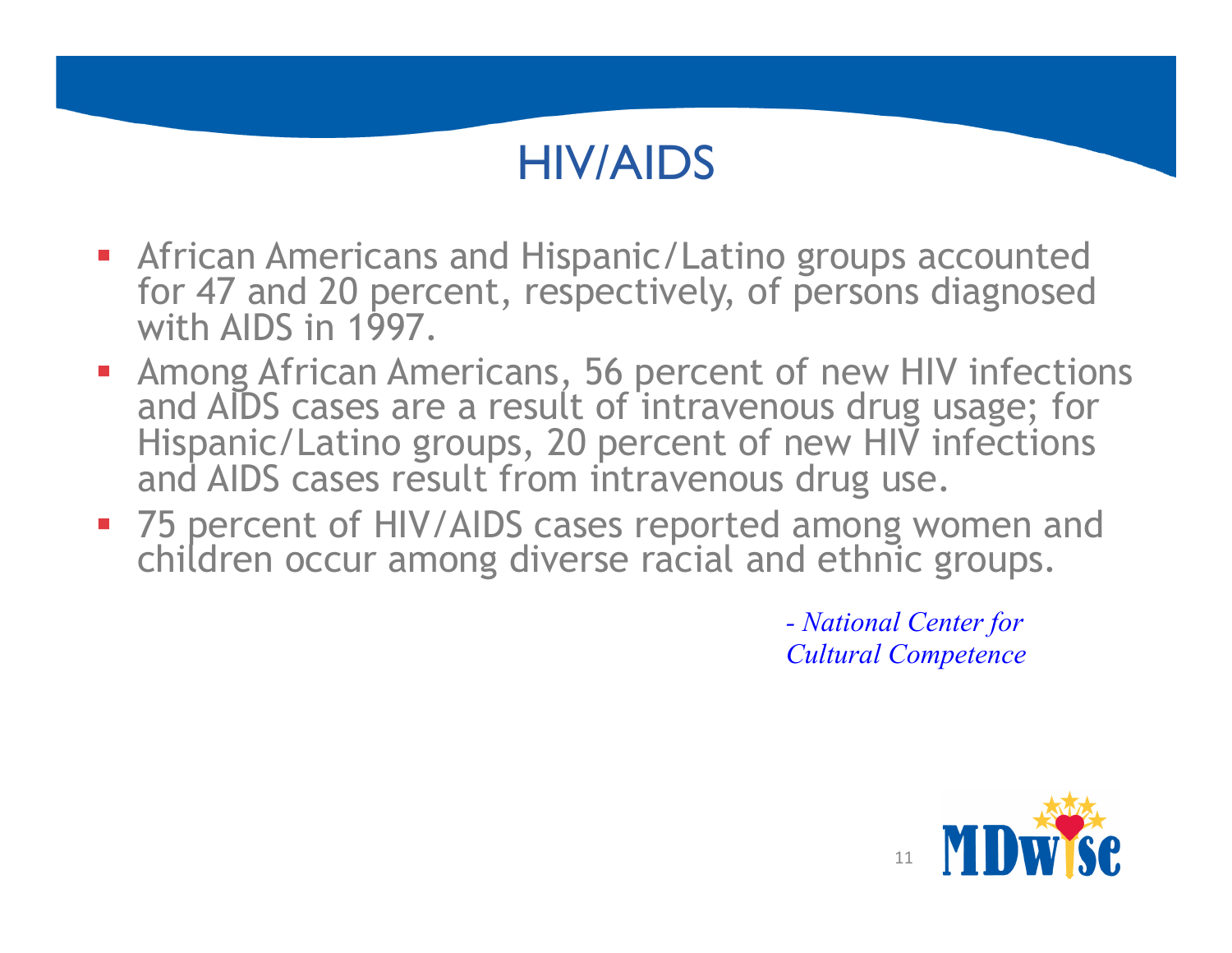#### Child and Adult Immunizations

- **While 79 percent of Caucasian preschoolers are fully** immunized by two years of age, only 74 percent of African American and 71 percent of Hispanic/Latino children, including preschoolers and school-aged children, are fully vaccinated against childhood diseases.
- **EXTERGH** Among the elderly, there is a disproportionate amount of vaccine preventable diseases in racial, ethnic, and underserved populations.

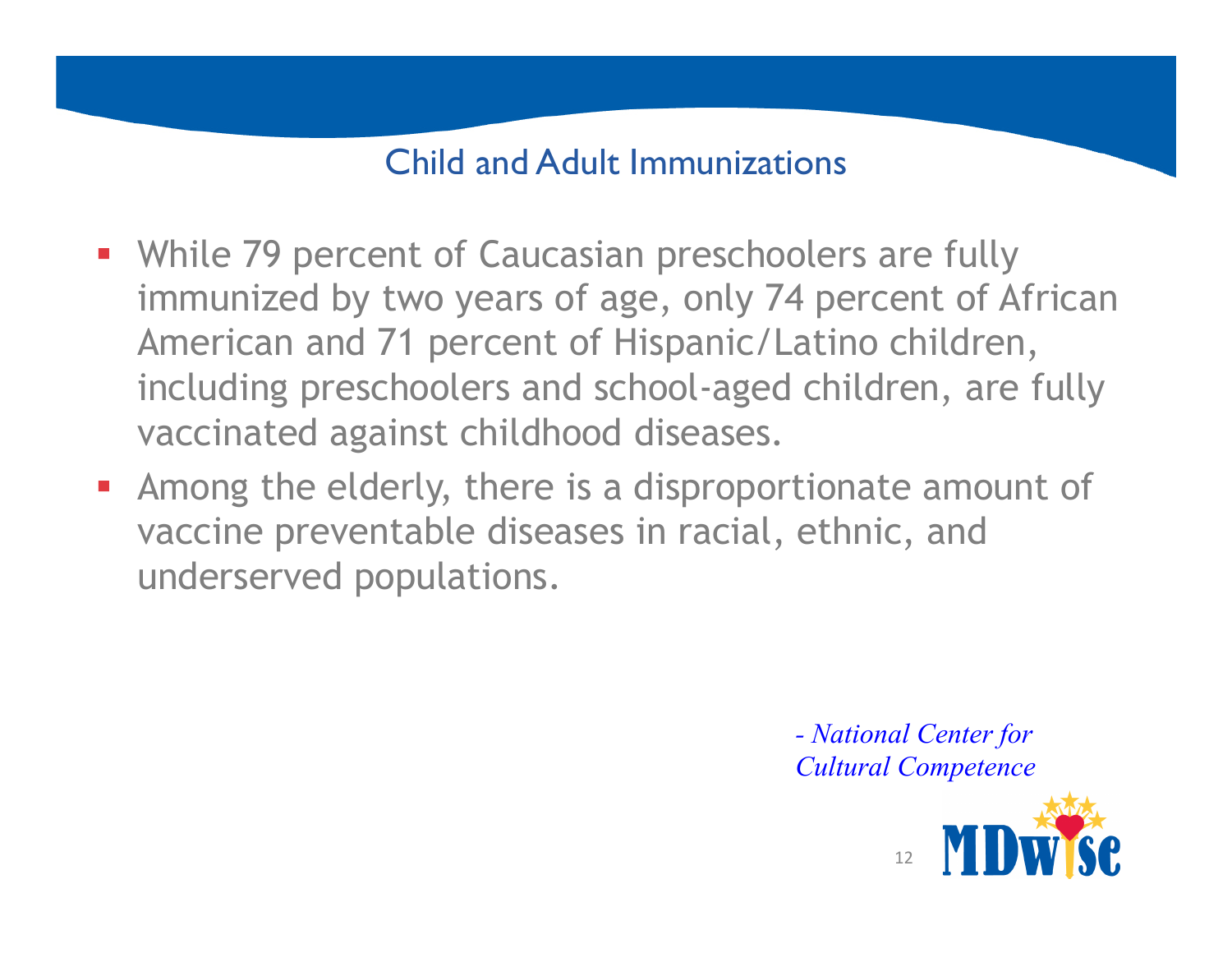## **SELF-AWARENESS**

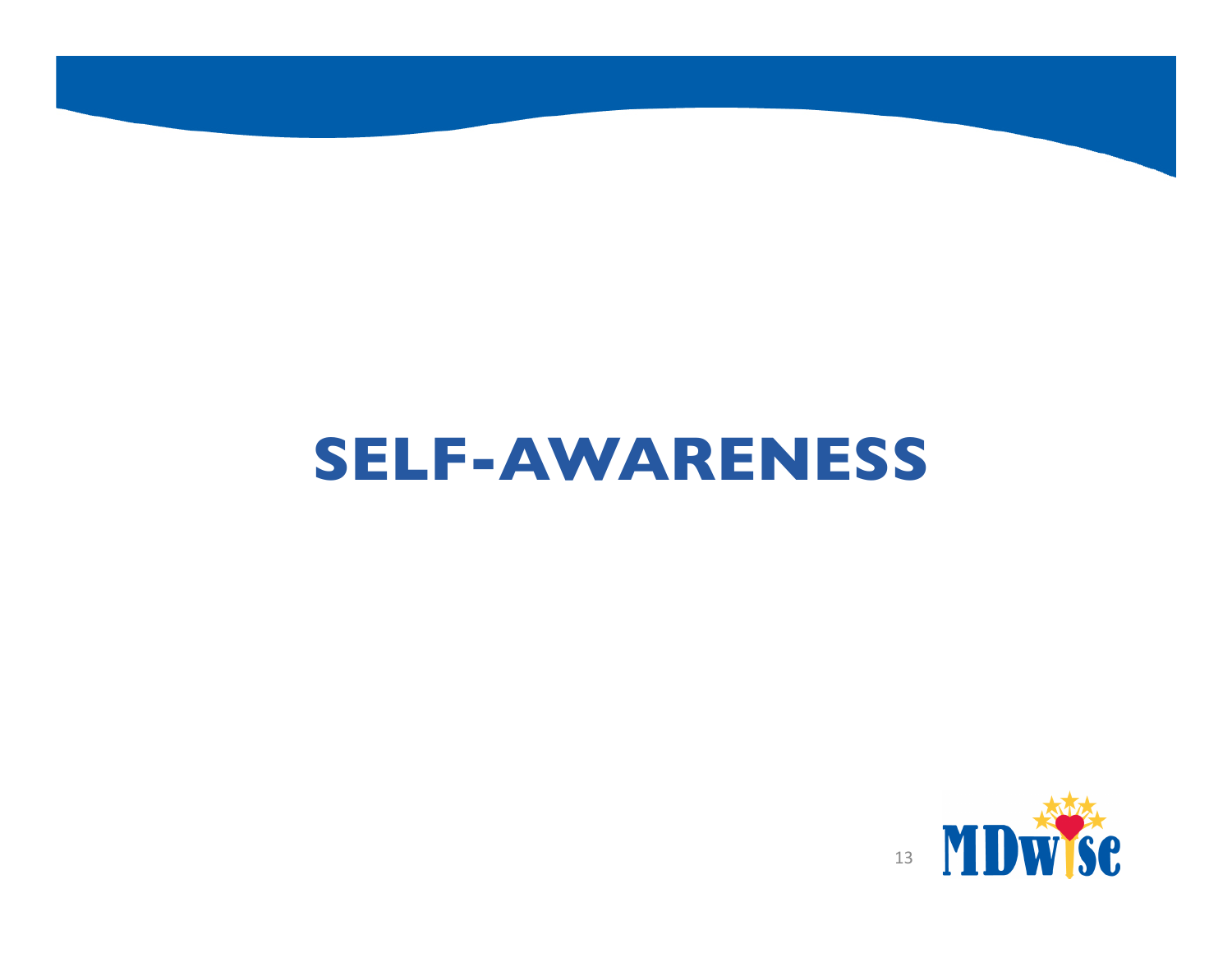#### Self-Awareness

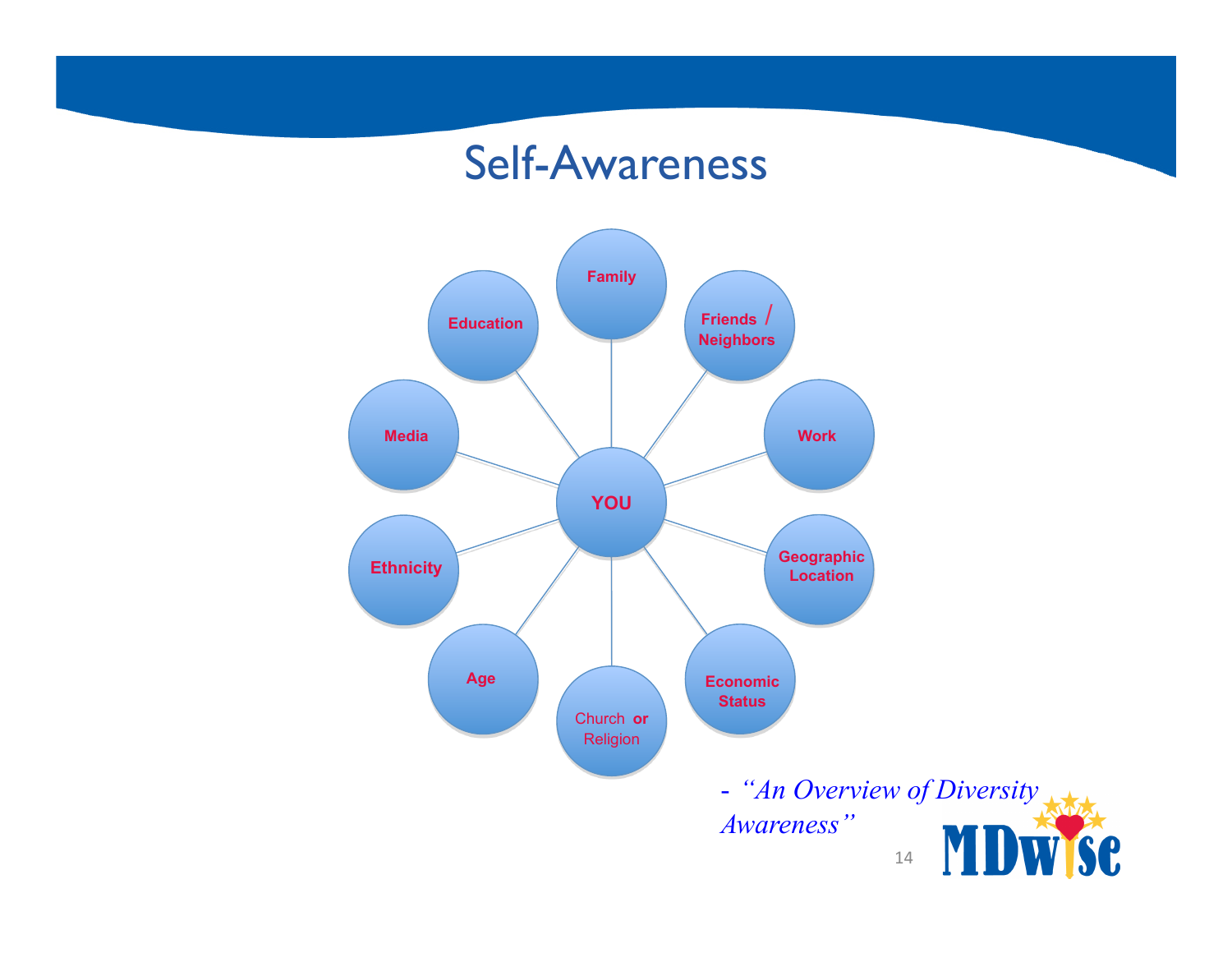

- **Ethnocentric** You view your own, or adopted, culture as central to reality.
- **Ethnorelative** You experience your culture in relation to, or in context of, other cultures.

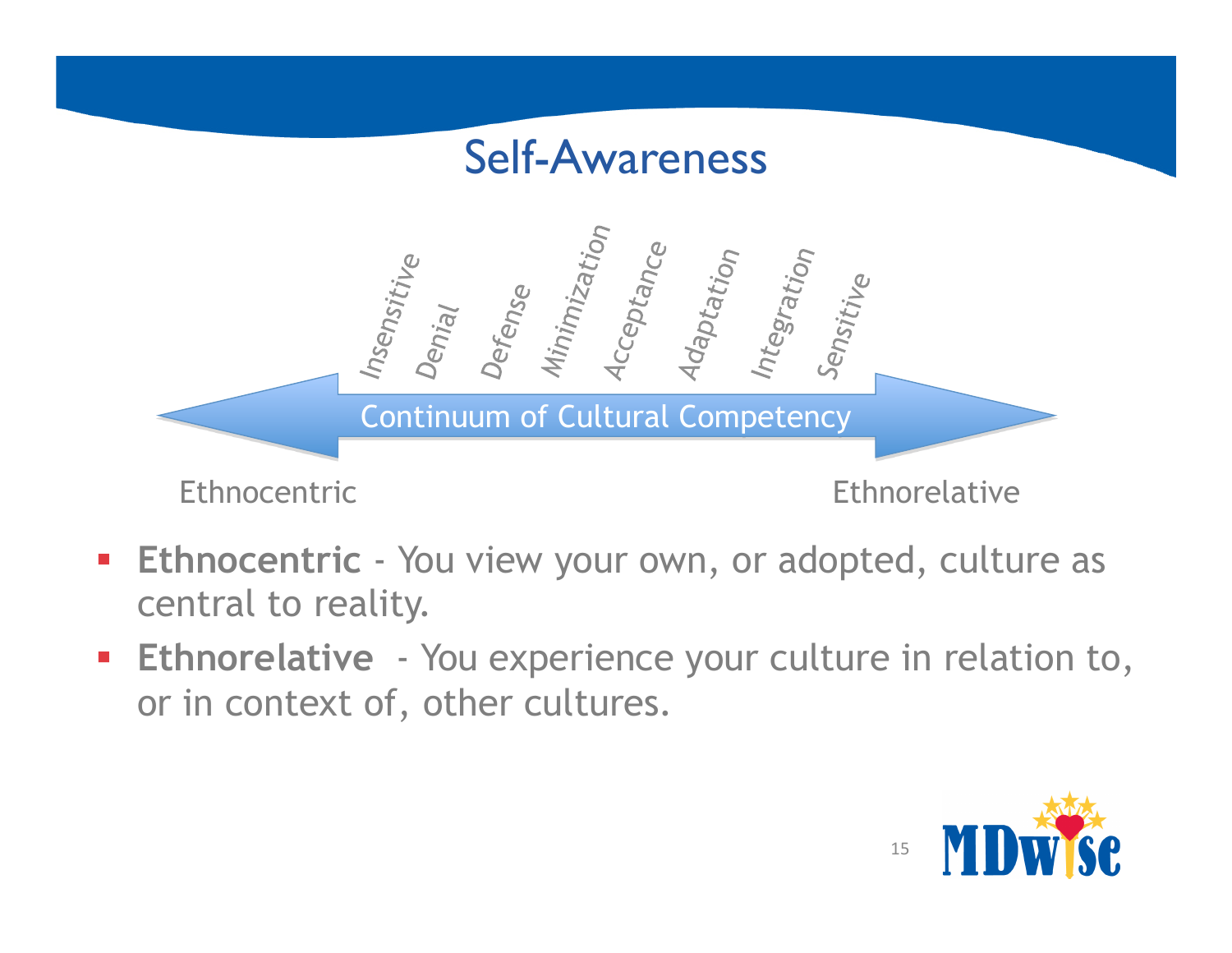#### Self-Awareness

- § **Denial** You experience your culture as the only culture that exists. You deny and are disinterested in cultural differences.
- **Defense** You experience your culture as the only good culture. You acknowledge cultural differences but see them as threatening. You use mechanisms such as stereotyping to defend yourself.
- § **Minimization** You experience elements of your culture as universal. You minimize differences between cultures and believe that human similarities outweigh any differences.
- § **Acceptance** You recognize and value cultural differences, without judging them. You are curious about different cultures.
- § **Adaptation**  You experience other cultures by yielding to perceptions and behaviors acceptable to that culture. You intentionally change your behavior to communicate more effectively in different cultures.
- § **Integration** You value a variety of cultures and continuously define your own identity in contrast and in conjunction with a number of cultures. You move easily in and out of varying worldviews.

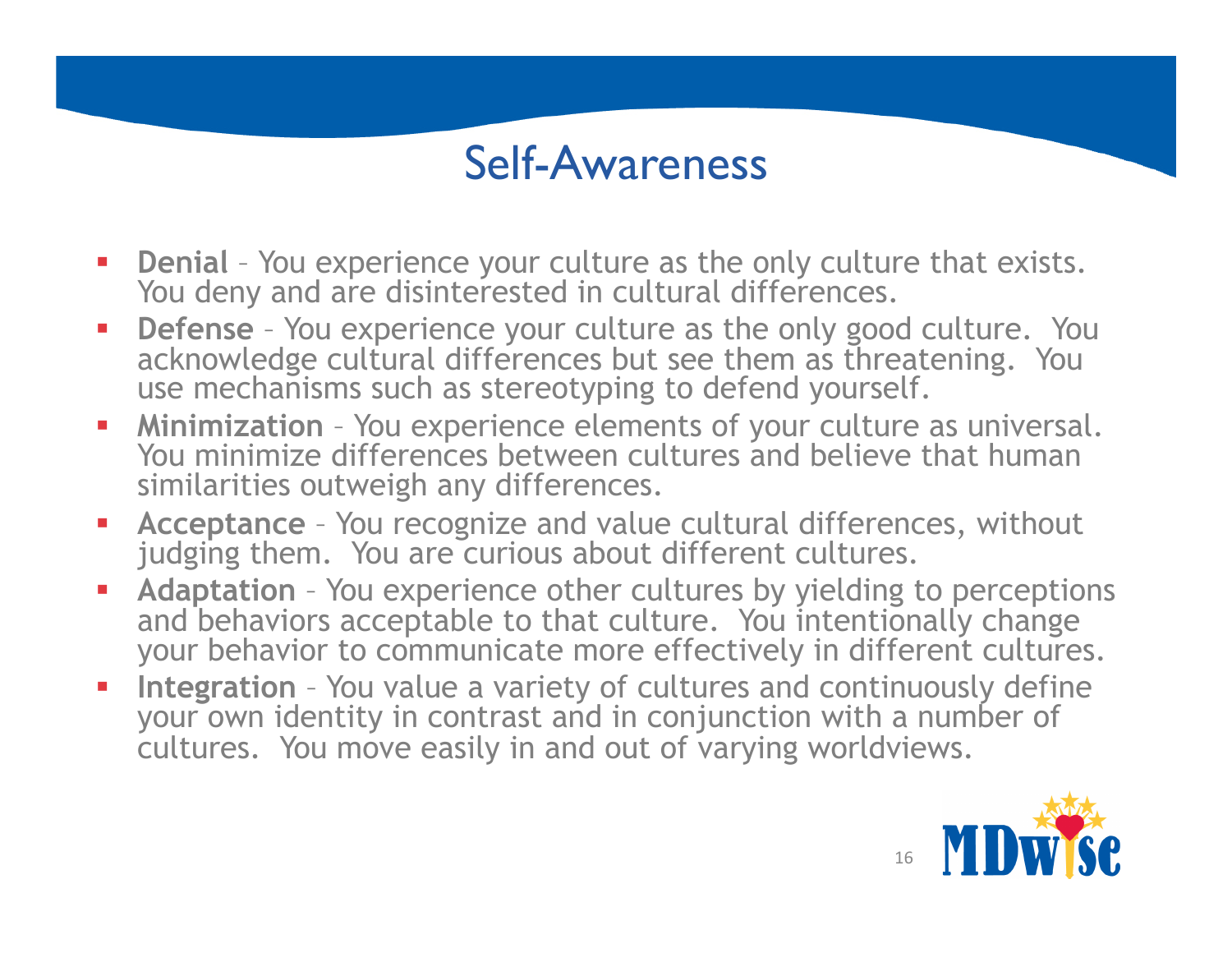

#### Where do you fall on the continuum?

-Continuum of Cultural Competency taken from *NYNJ PHTC Communicate to Make a Difference: Exploring Cross-Cultural Communication* 

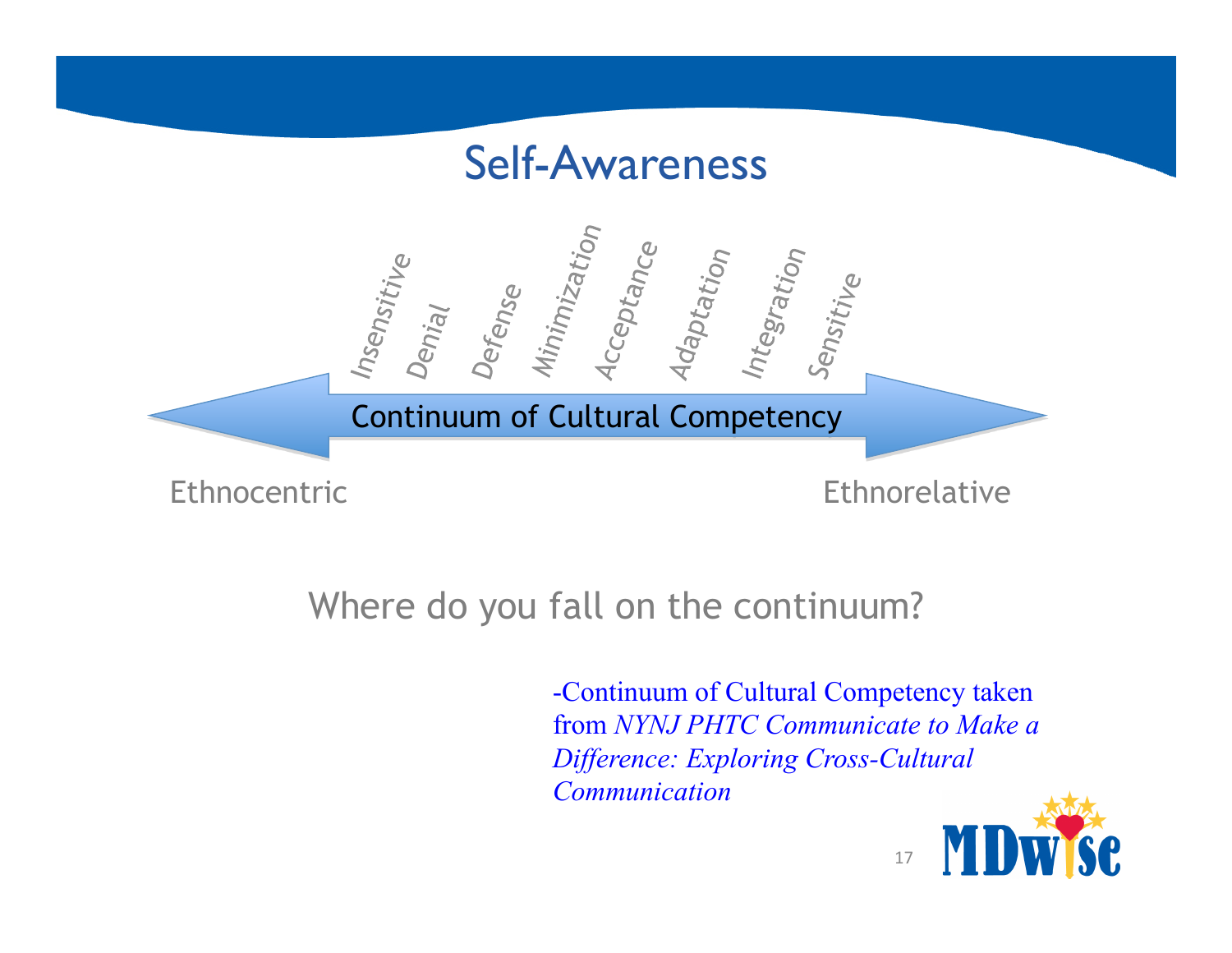# **CLAS AT MDWISE**

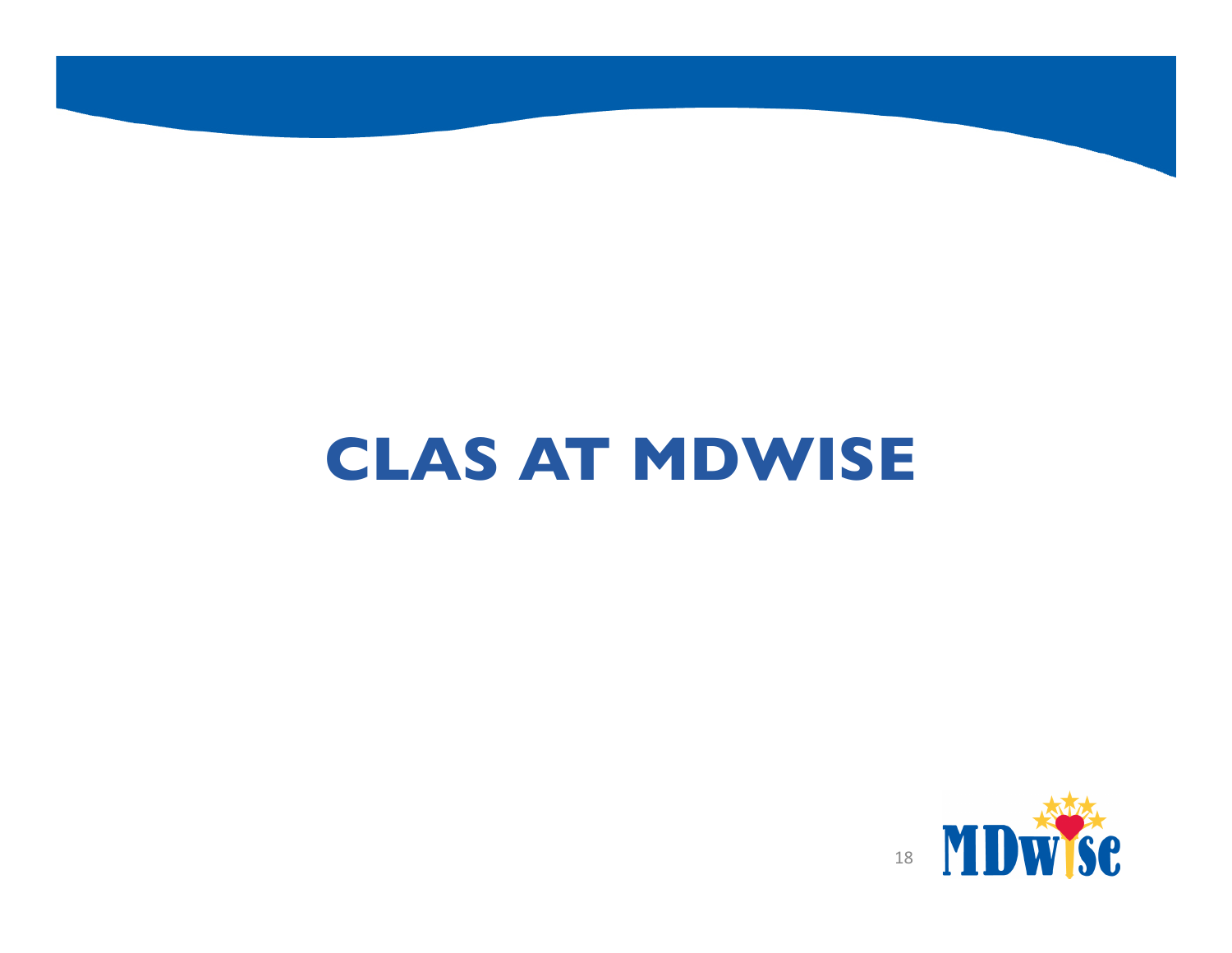#### CLAS Standards Overview

- In 2000, the Office of Minority Health published the first *National Standards for Culturally and Linguistically Appropriate Services in Health Care* (National CLAS Standards)
- Revised Standards were published in 2013
- Main areas:
	- **Principal Standard**
	- **Standards 2-4:** Governance, Leadership and Workforce
	- **Standards 5-8:** Communication and Language Assistance
	- **Standards 9-15:** Engagement, Continuous Improvement, and Accountability

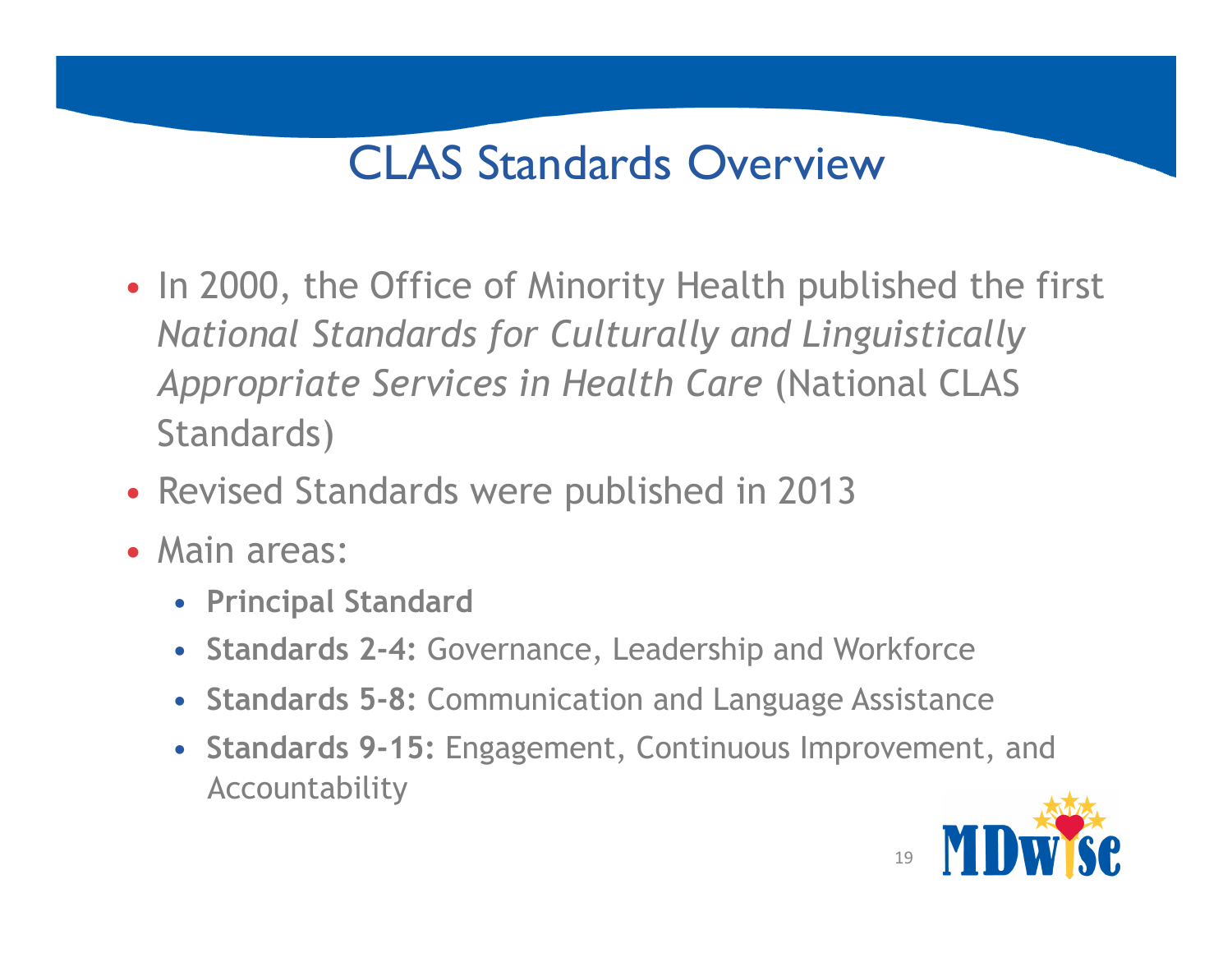#### CLAS Principal Standard

**Standard 1: Provide effective, equitable,** understandable, and respectful quality care and services that are responsive to diverse cultural health beliefs and practices, preferred languages, health literacy, and other communication needs.

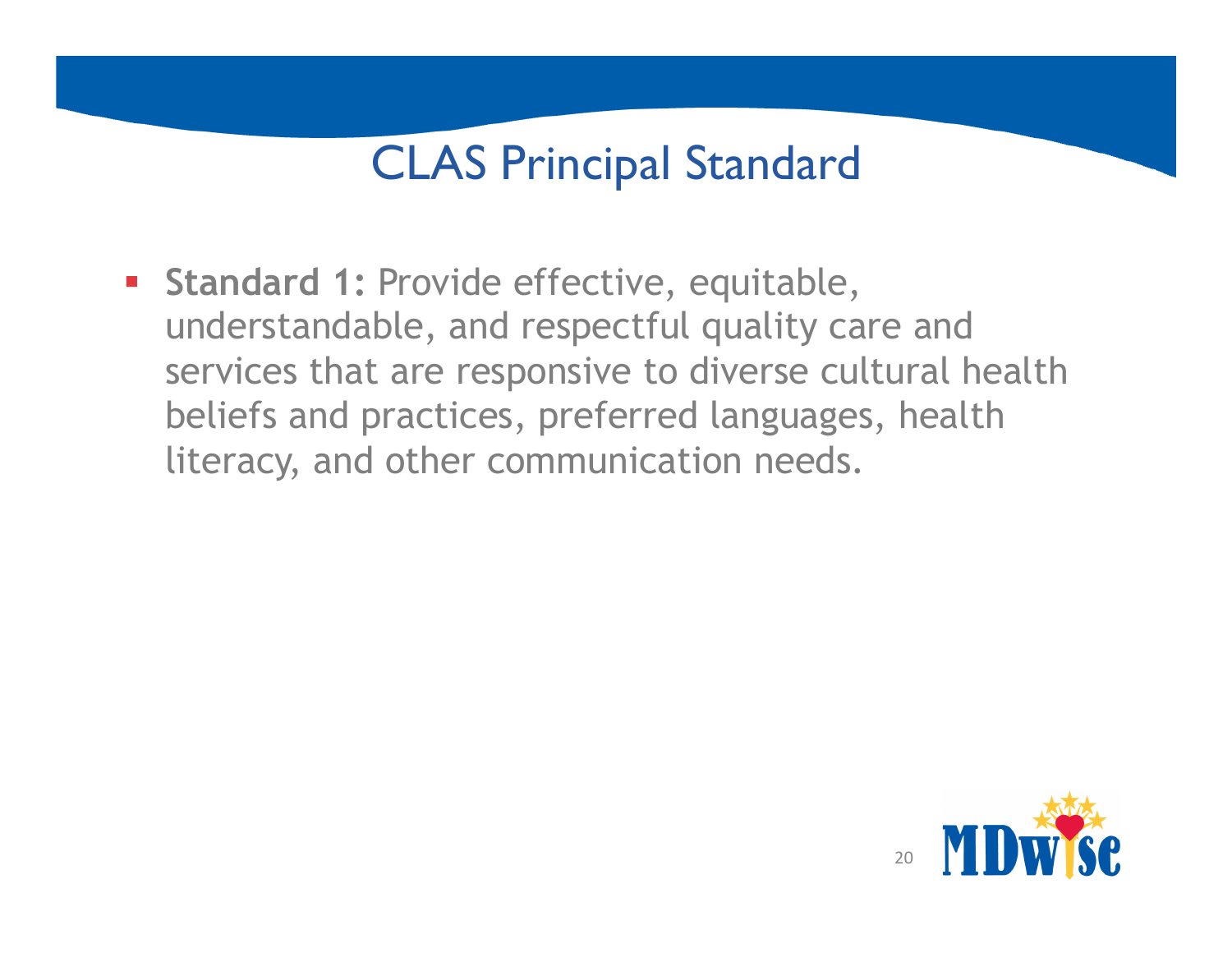**Standard 2: Advance and sustain organizational** governance and leadership that promotes CLAS and health equity through policy, practices, and allocated resources.

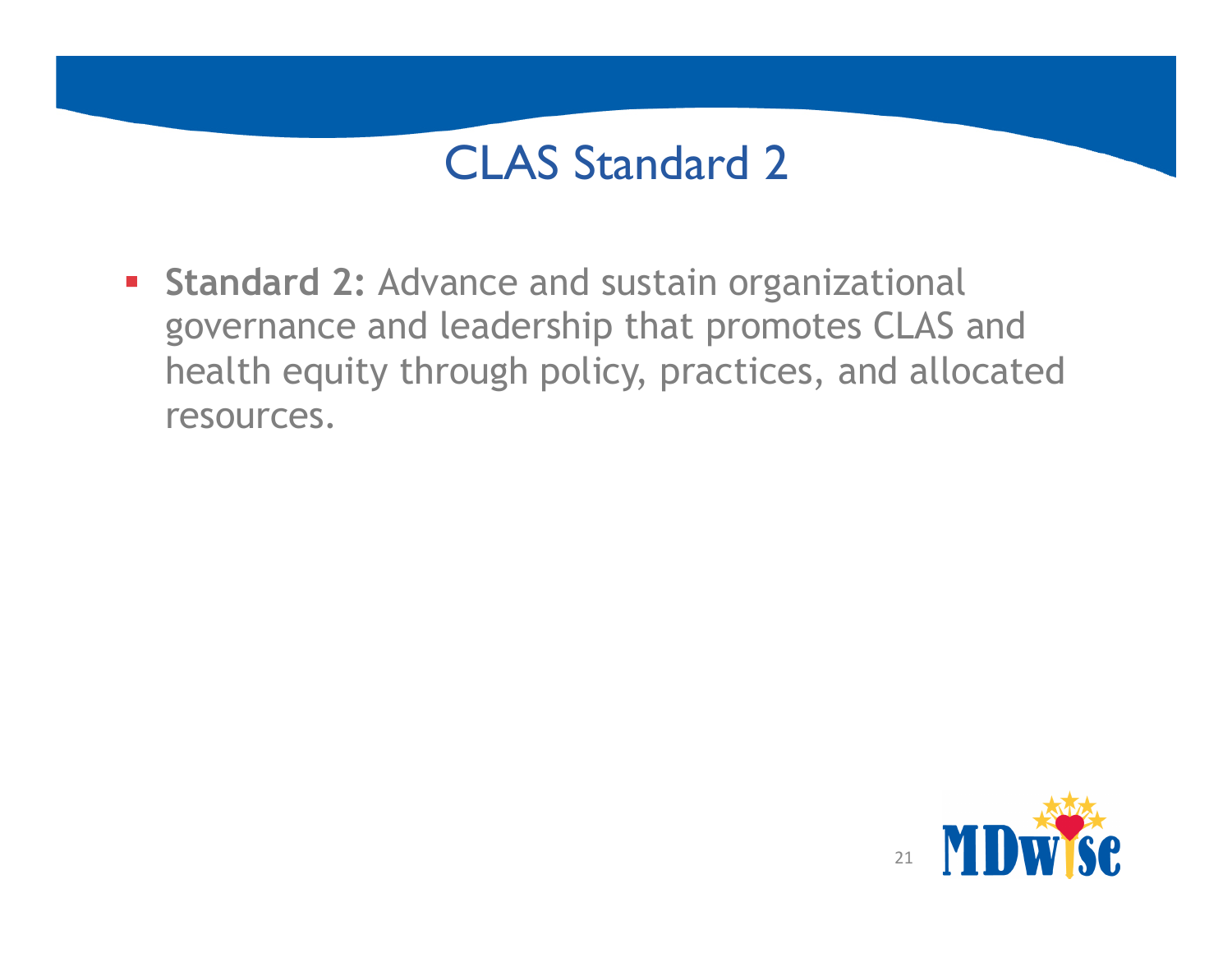**Exampte 3: Recruit, promote, and support a culturally** and linguistically diverse governance, leadership, and workforce that are responsive to the population in the service area.

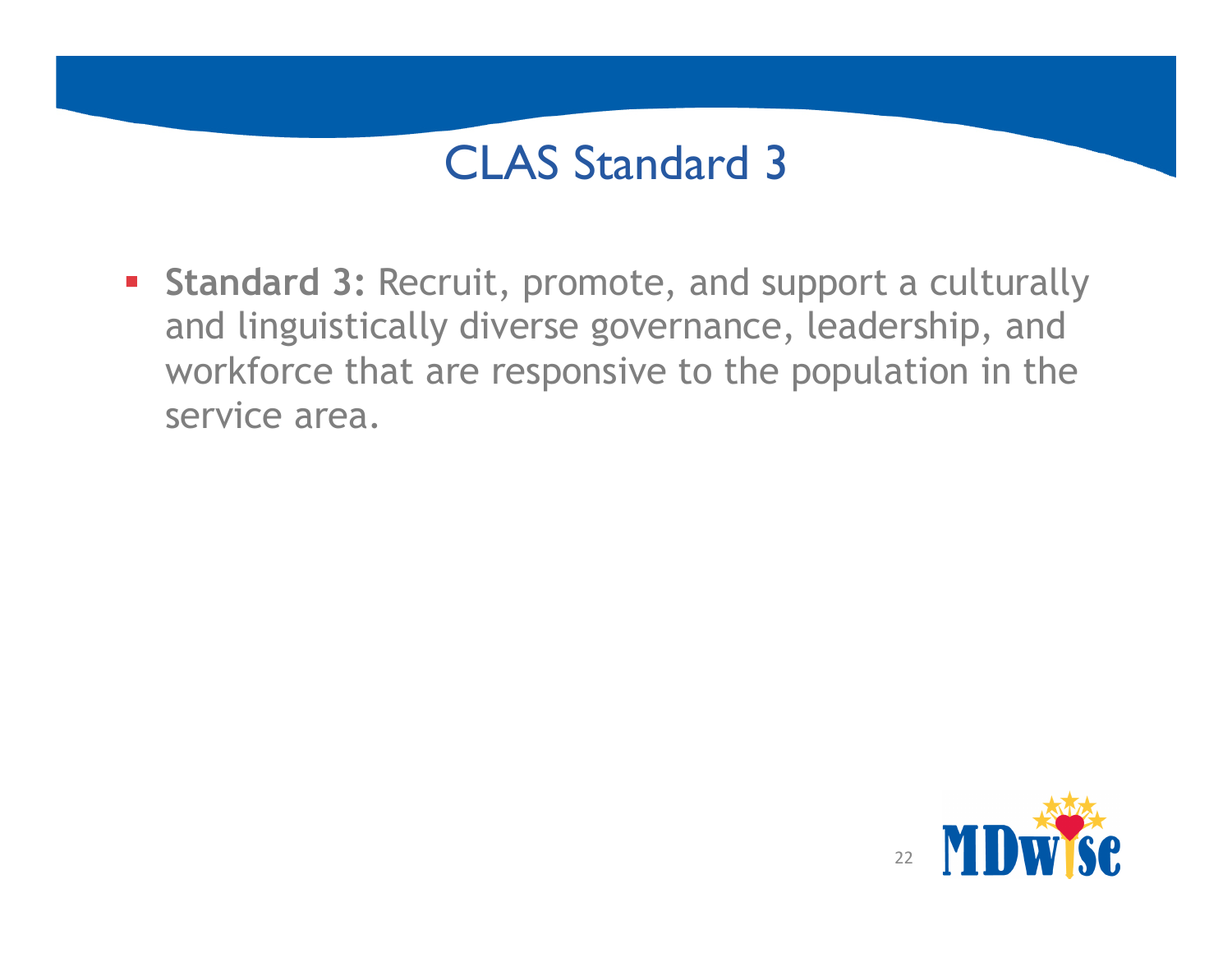**Example 1: Educate and train governance, leadership,** and workforce in culturally and linguistically appropriate policies and practices on an ongoing basis.

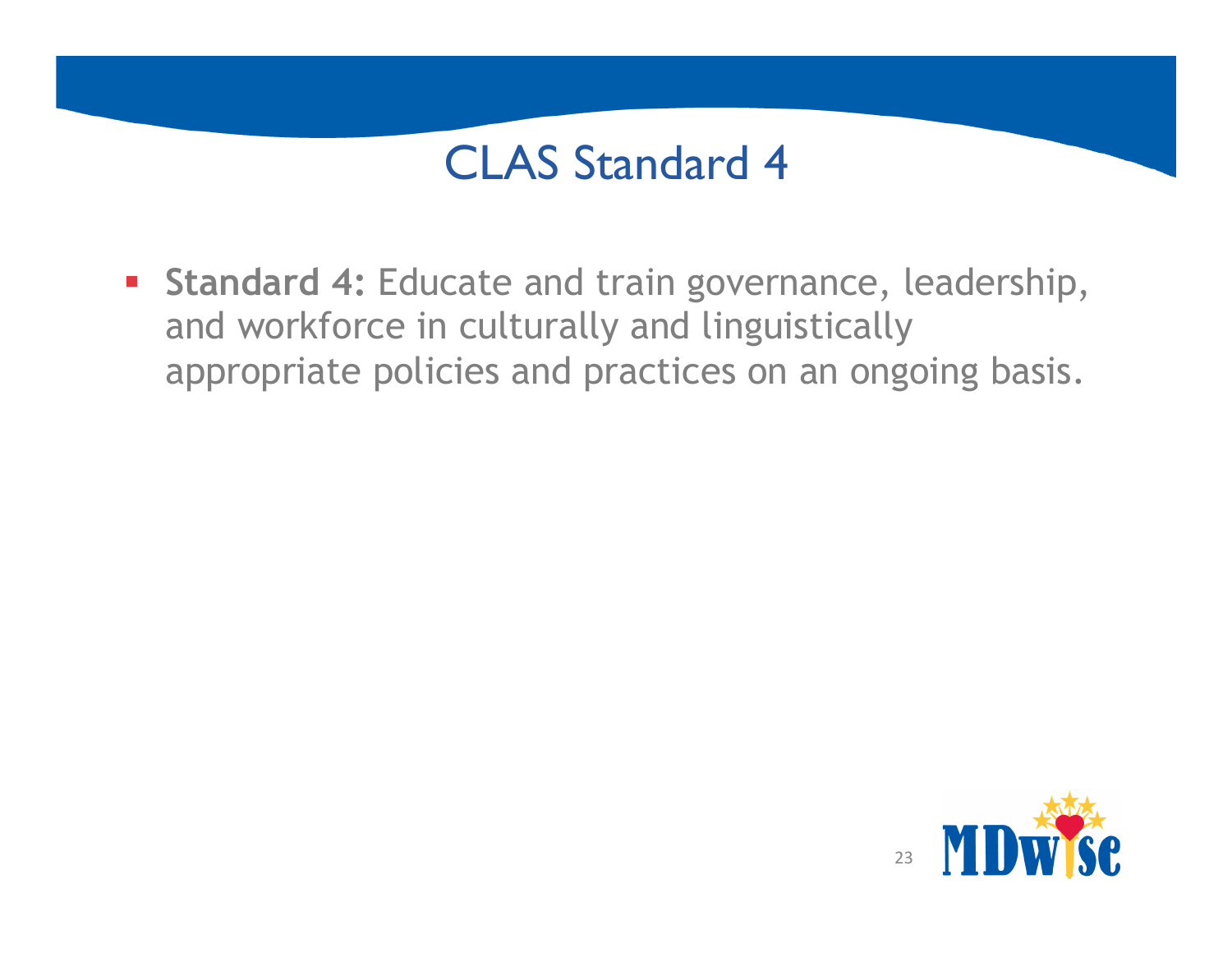**Standard 5: Offer language assistance to individuals** who have limited English proficiency and/or other communication needs, at no cost to them, to facilitate timely access to all health care and services.

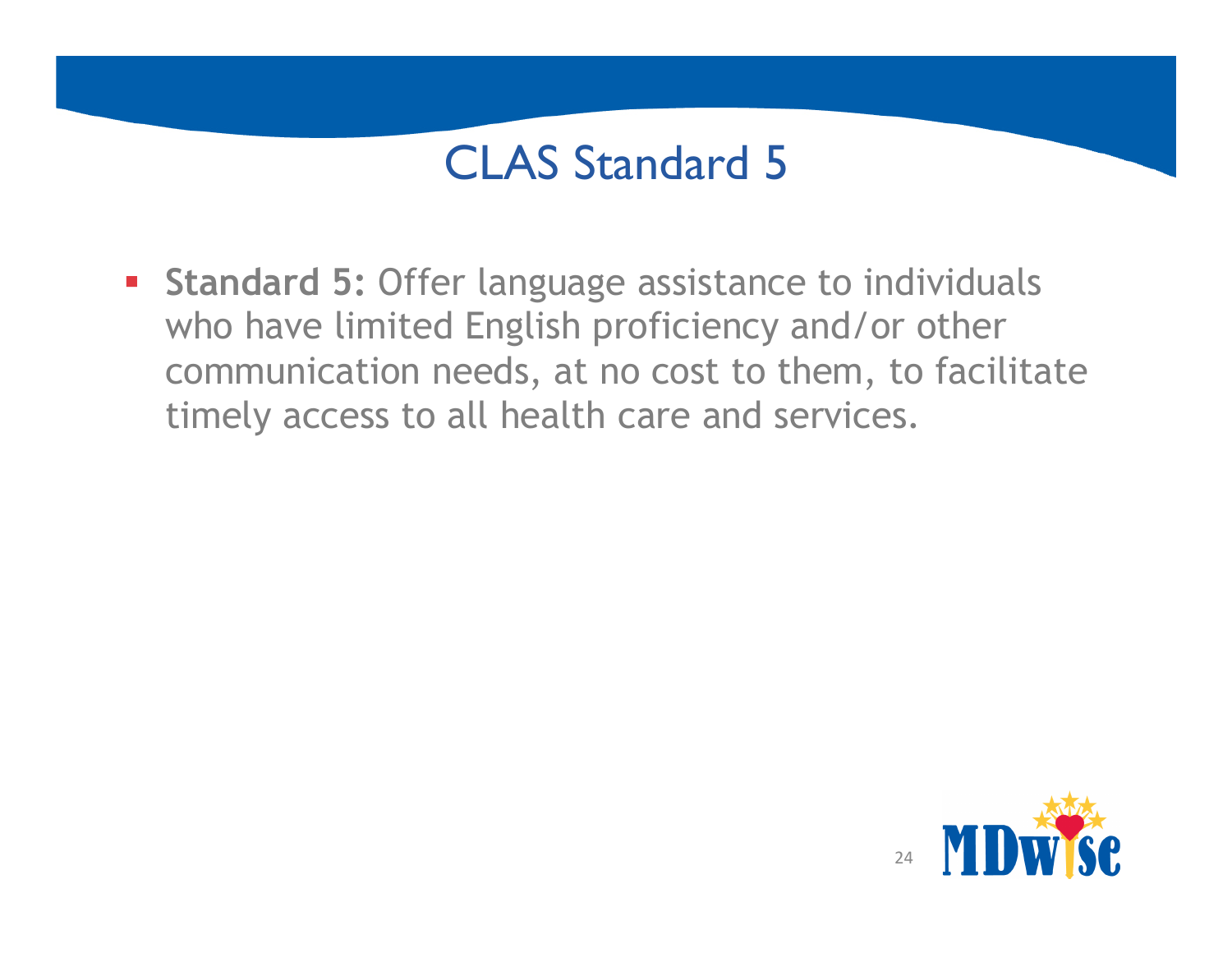§ **Standard 6:** Inform all individuals of the availability of language assistance services clearly and in their preferred language, verbally and in writing.

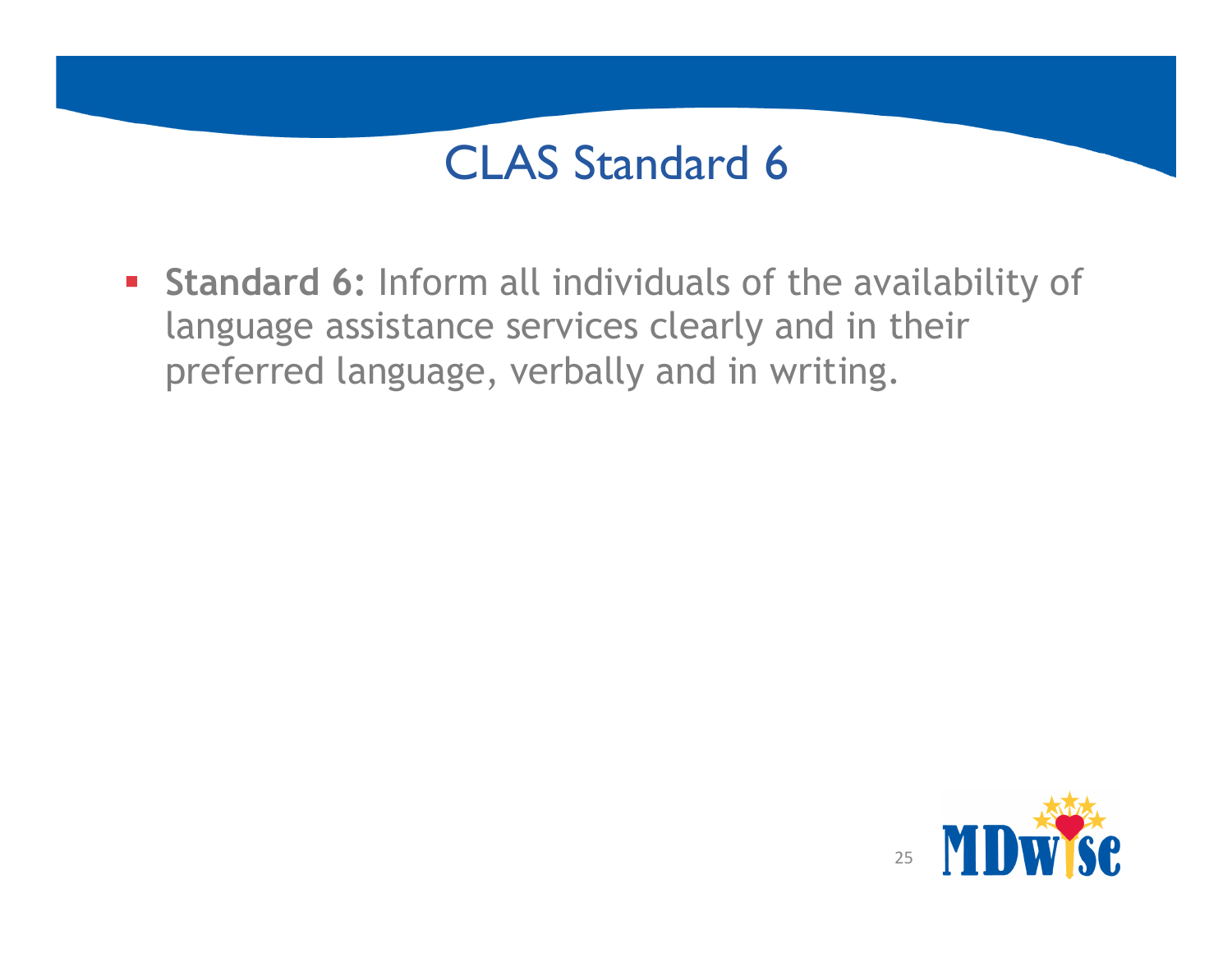**Standard 7: Ensure the competence of individuals** providing language assistance, recognizing that the use of untrained individuals and/or minors as interpreters should be avoided.

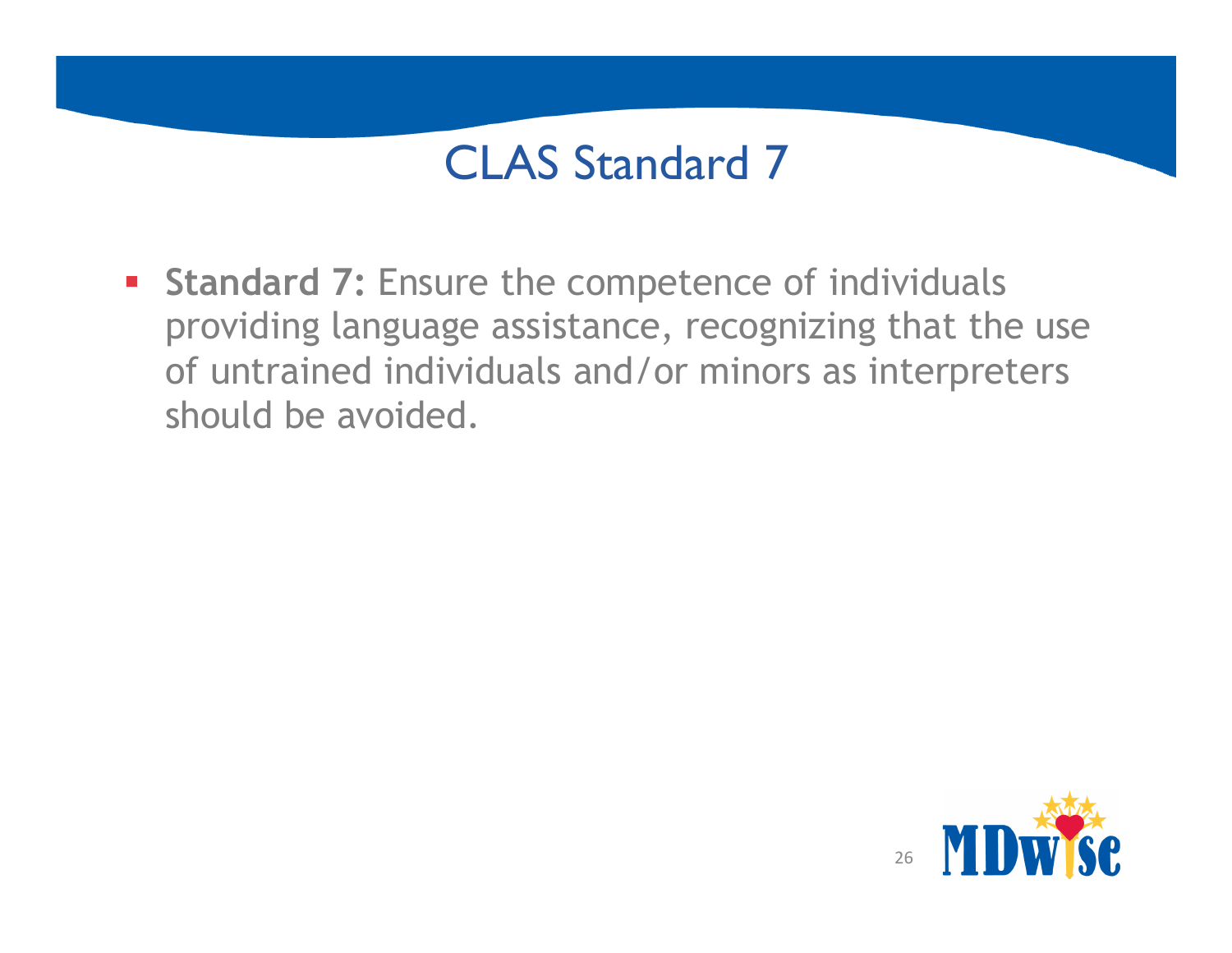§ **Standard 8:** Provide easy-to-understand print and multimedia materials and signage in the languages commonly used by the populations in the service area.

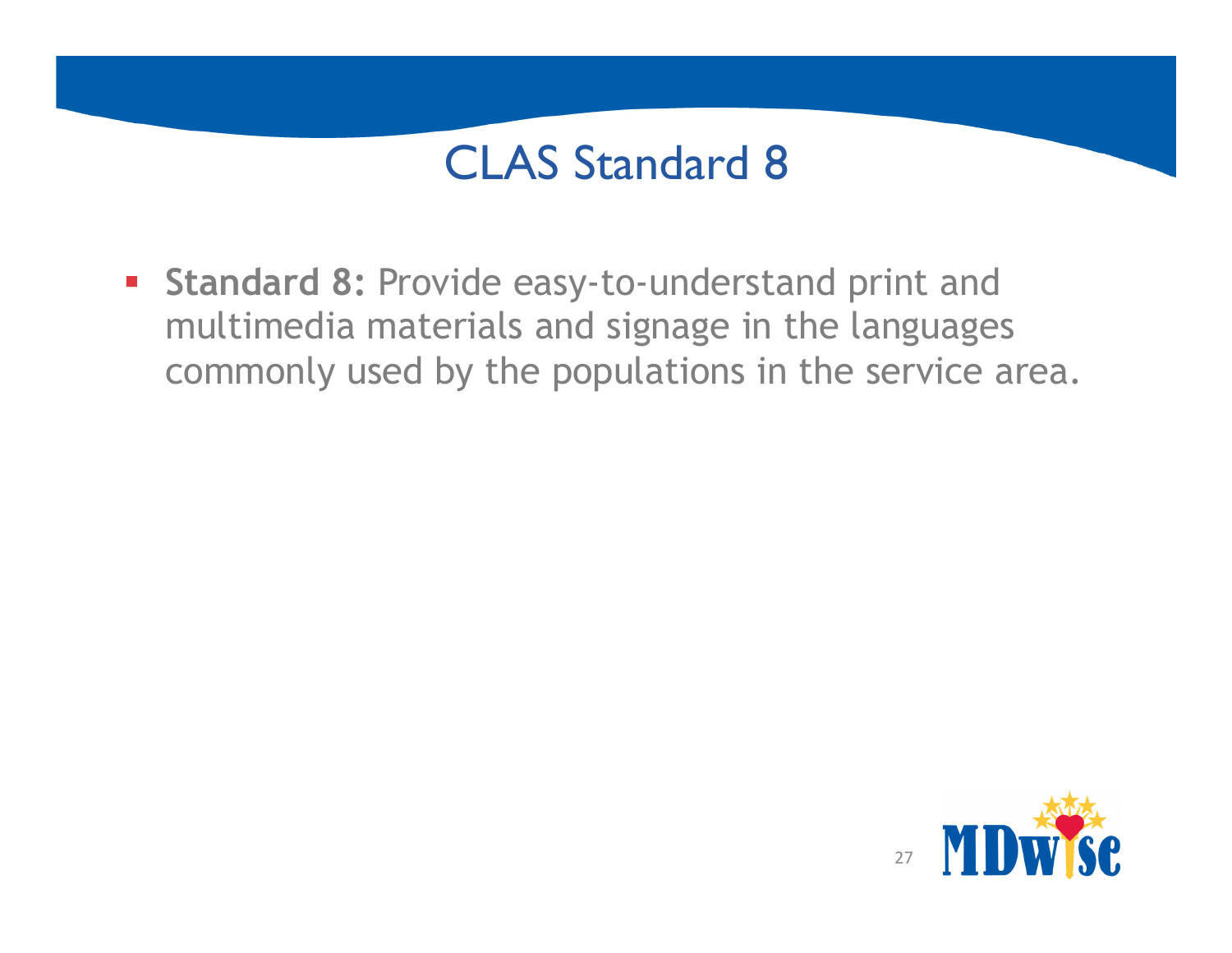**• Standard 9: Establish culturally and linguistically** appropriate goals, policies, and management accountability, and infuse them throughout the organization's planning and operations.

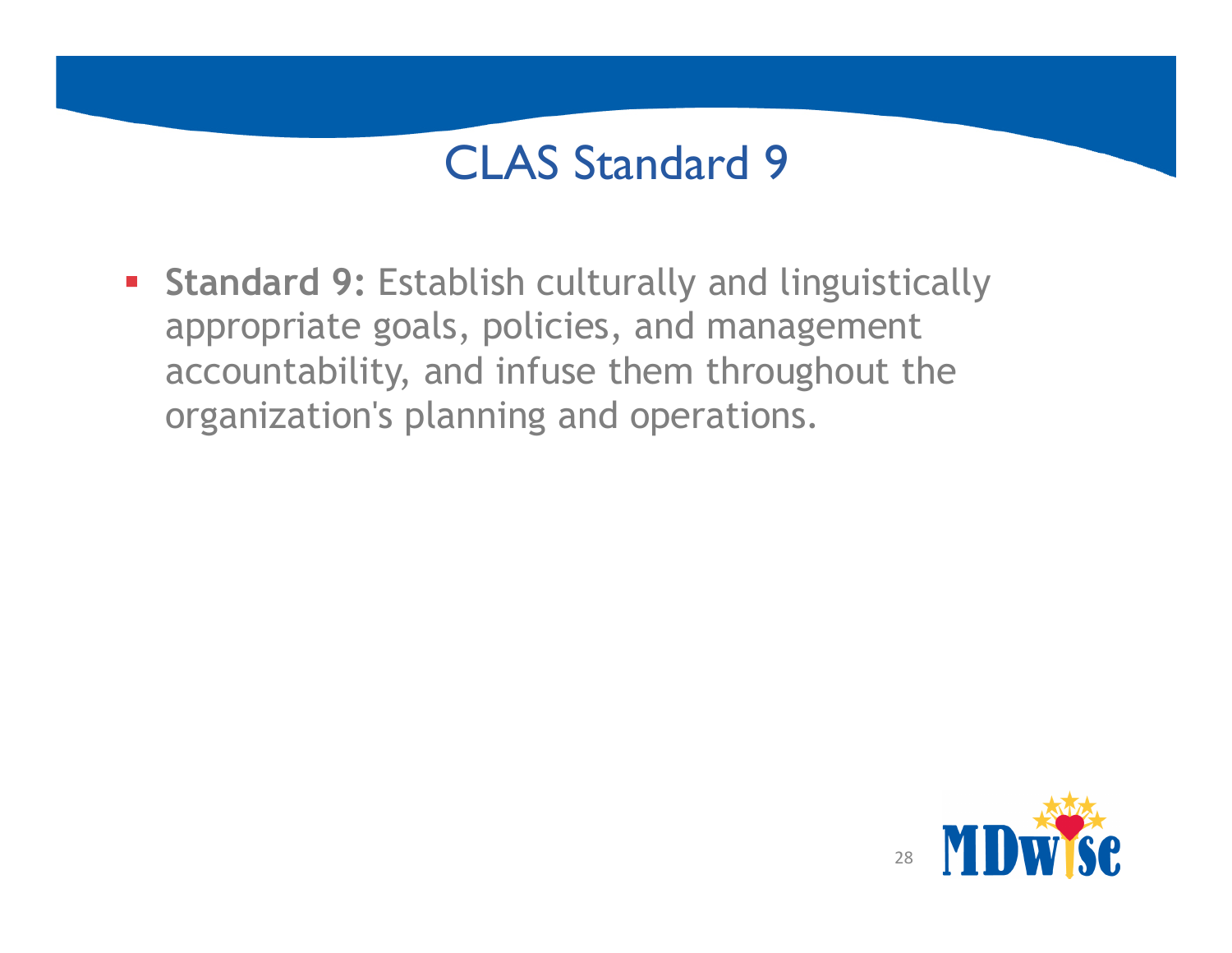**Standard 10: Conduct ongoing assessments of the** organization's CLAS-related activities and integrate CLAS-related measures into measurement and continuous quality improvement activities.

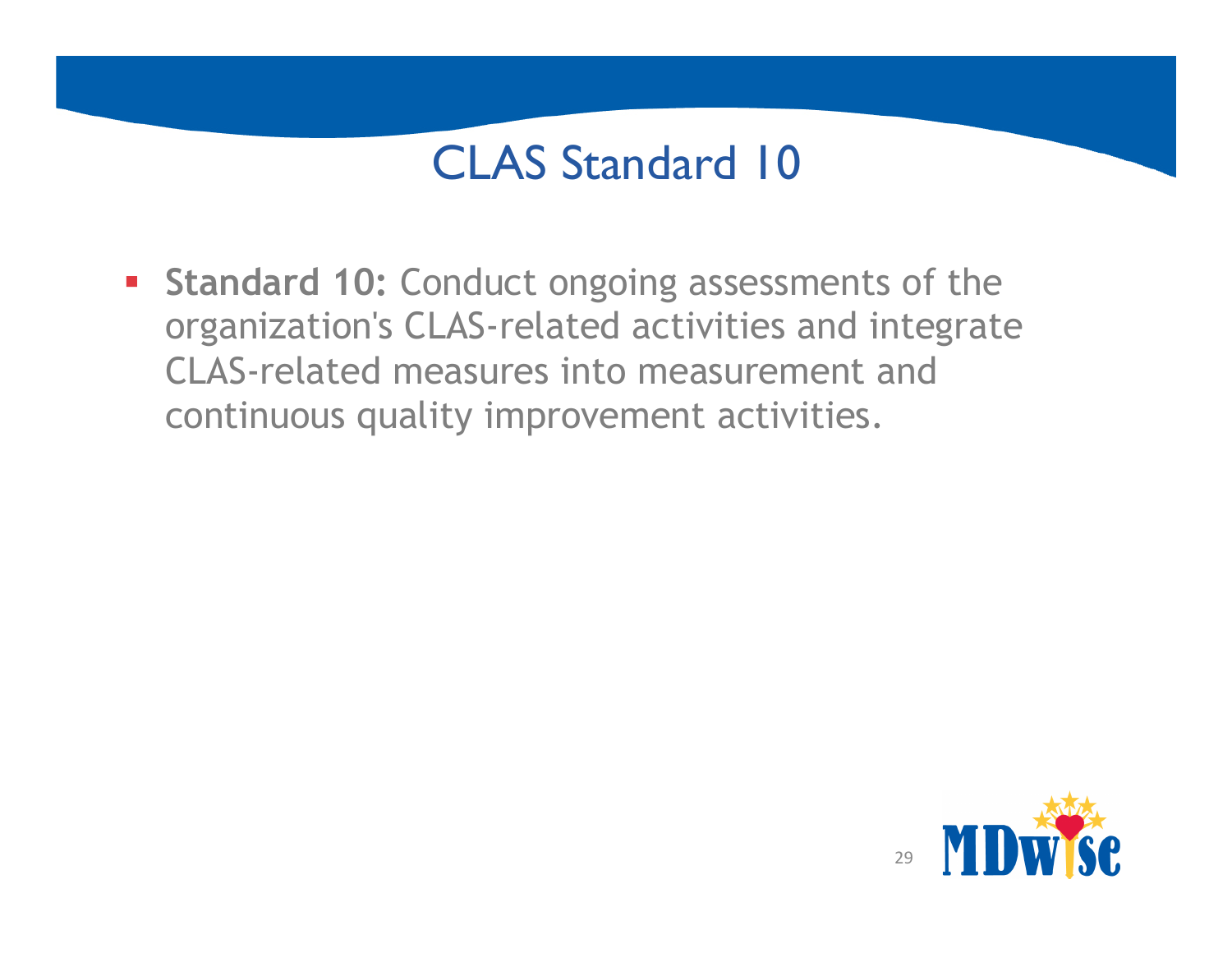**Example 11: Collect and maintain accurate and Standard 11: Collect and maintain accurate and** reliable demographic data to monitor and evaluate the impact of CLAS on health equity and outcomes and to inform service delivery.

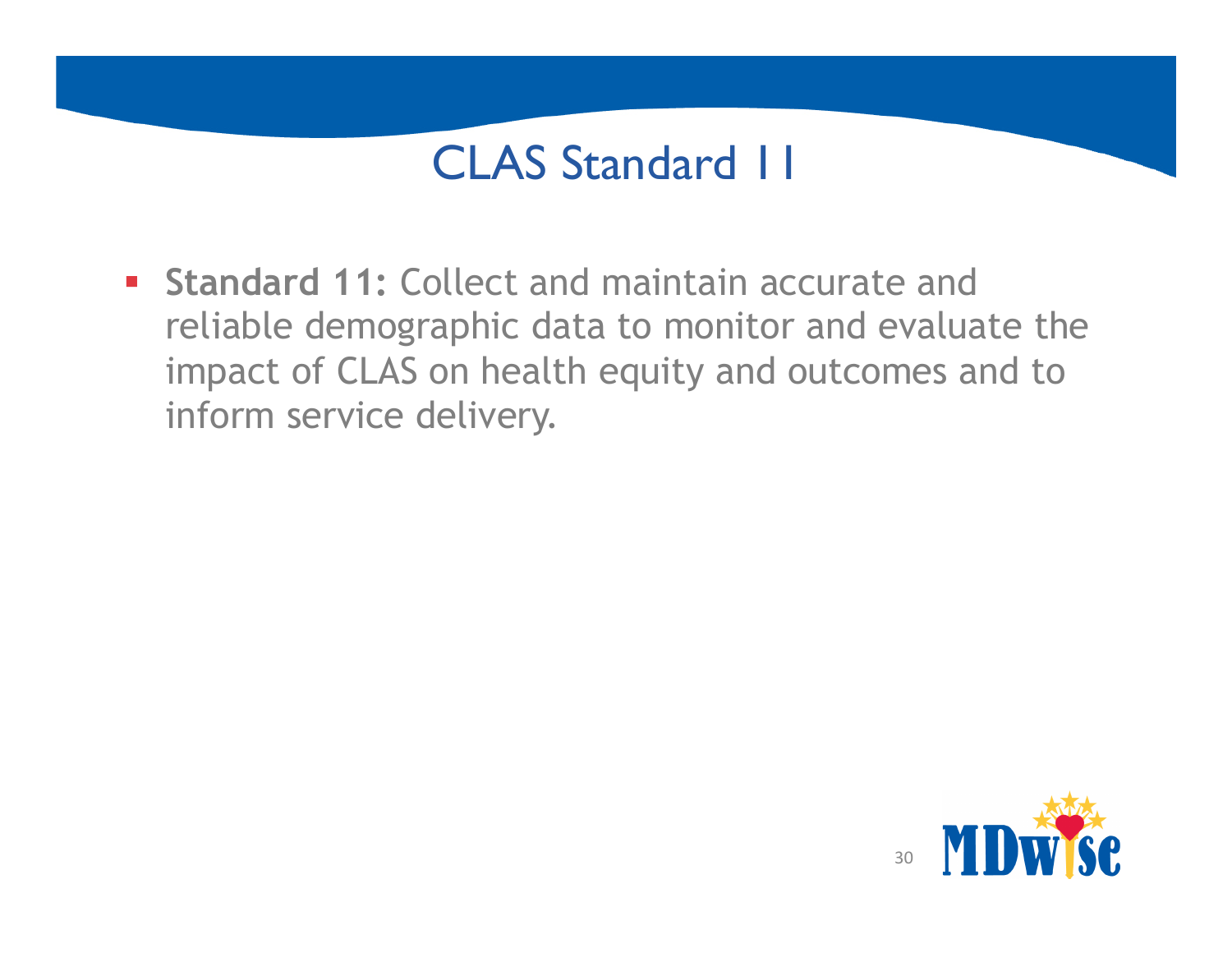- **Standard 12: Conduct regular assessments of** community health assets and needs and use the results to plan and implement services that respond to the cultural and linguistic diversity of populations in the service area.
- § **MDwise:**
	- **Community Events/Health Fairs**
	- **School Outreach**
	- **Community Presentations**
	- **Minority Health Coalitions**
	- **Community Advisory Councils**

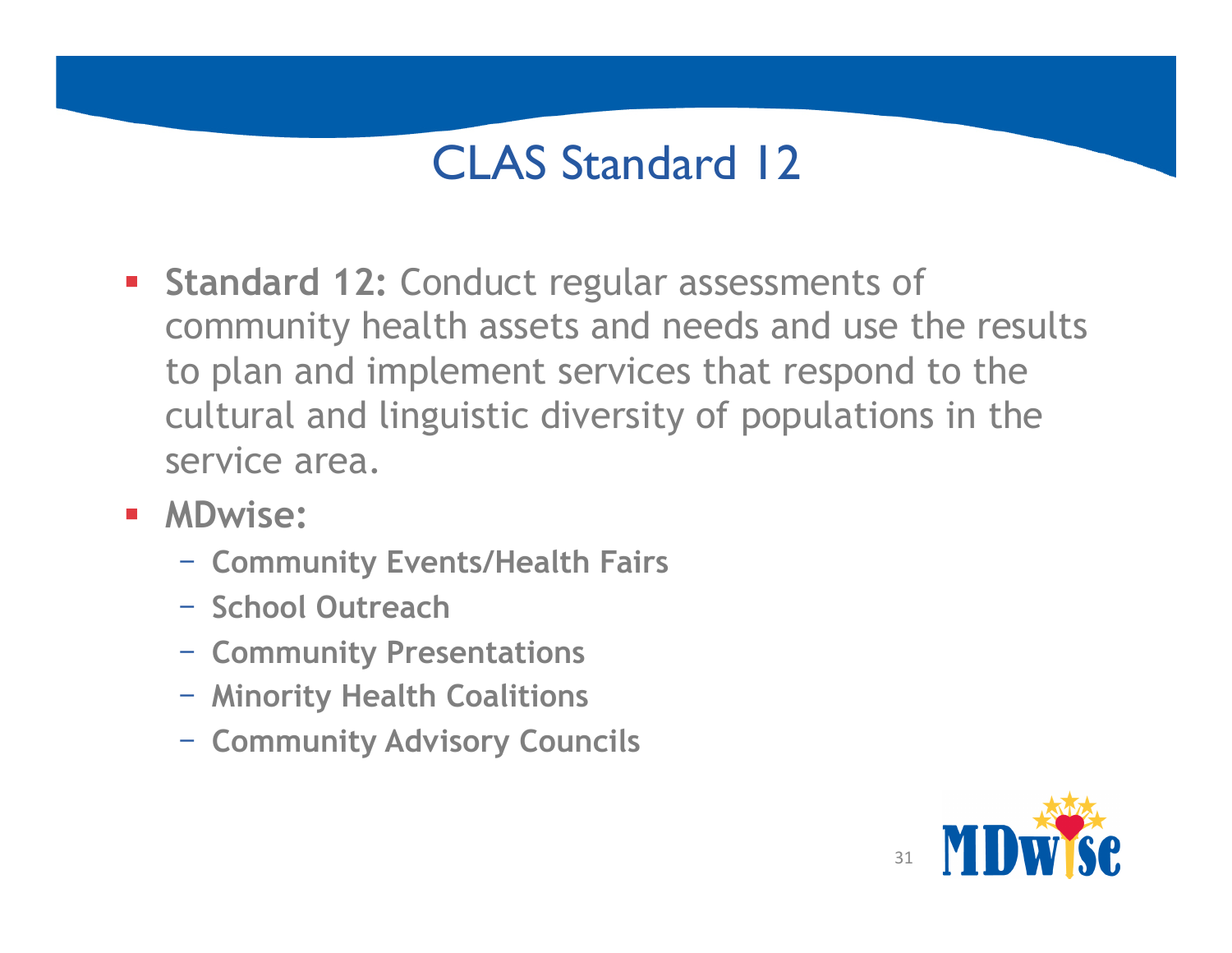- **Standard 13: Partner with the community to design,** implement, and evaluate policies, practices, and services to ensure cultural and linguistic appropriateness.
- MDwise:
	- Assist members in completing necessary procedural steps
	- NCQA compliant
	- Member Handbook includes "how to" information for grievances

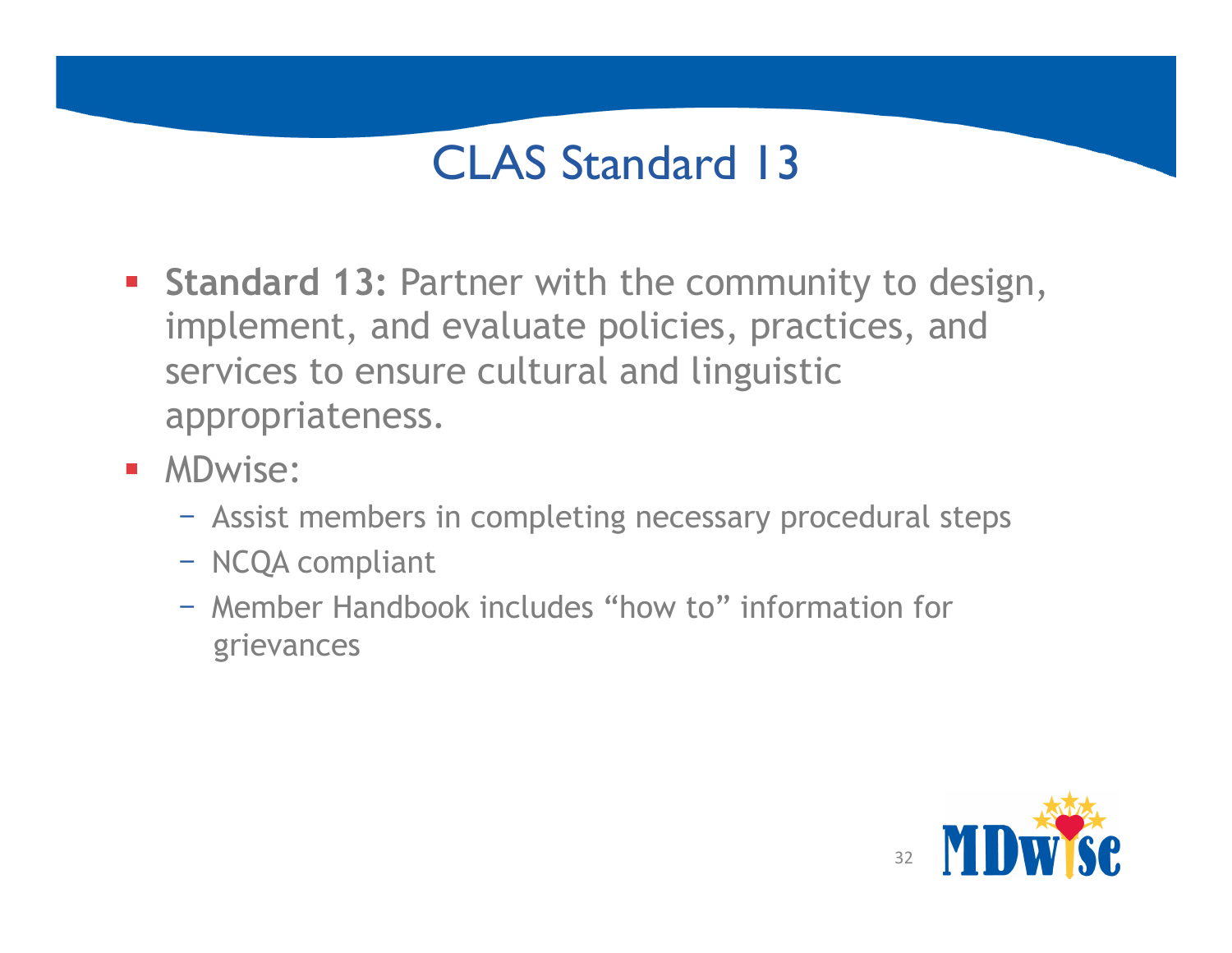**Standard 14: Create conflict and grievance resolution** processes that are culturally and linguistically appropriate to identify, prevent, and resolve conflicts or complaints.

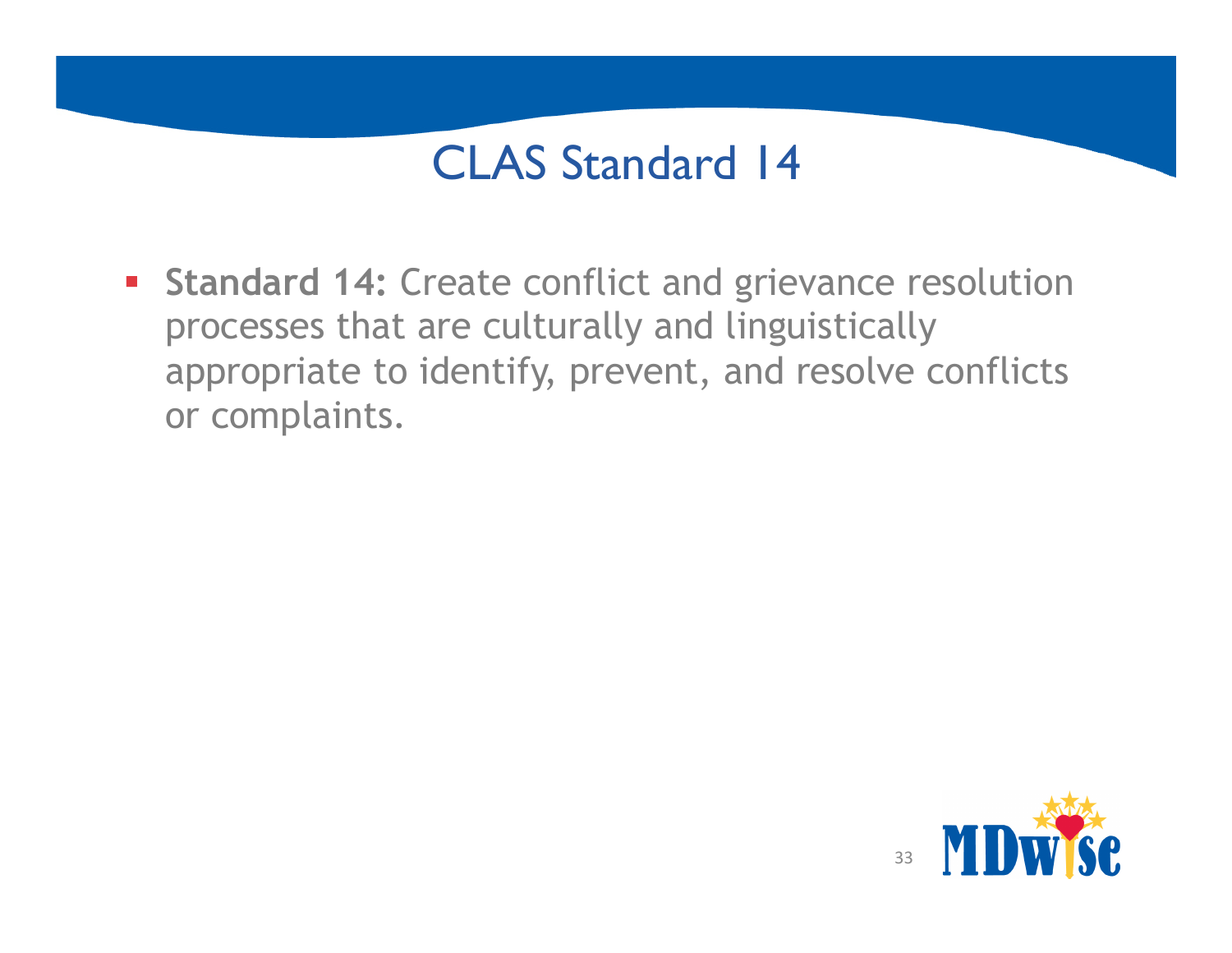**Standard 15: Communicate the organization's progress** in implementing and sustaining CLAS to all stakeholders, constituents, and the general public.

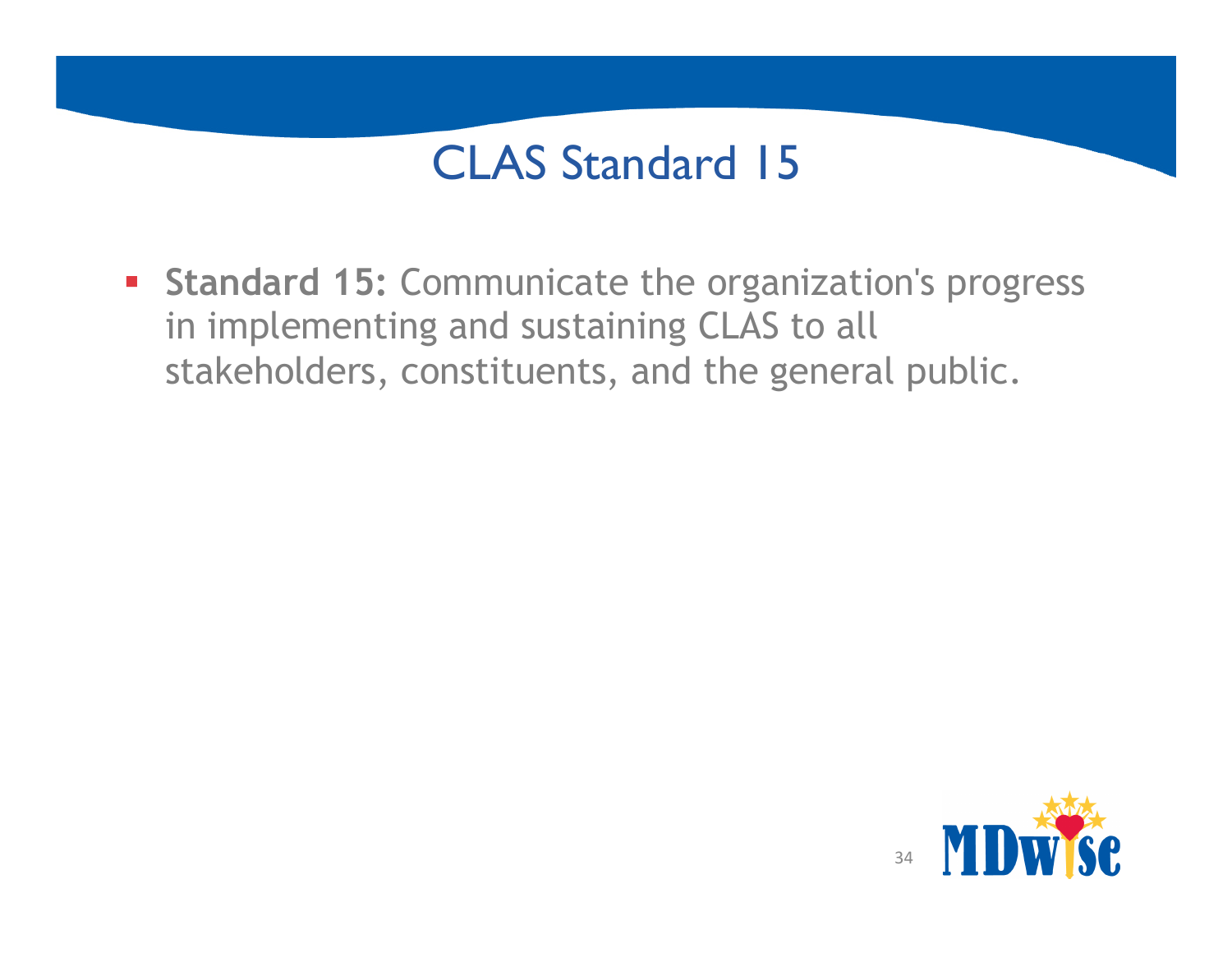#### Wrap-Up

- § How can *you, as part of MDwise,* ensure the CLAS Standards are being met?
	- Self-Awareness
	- Use bilingual staff or a telephonic language line
	- Produce culturally sensitive materials in different languages
	- Add culturally sensitive components of our special member programs to help decrease health disparities
	- Continue to focus on and enhance our diversity awareness, appreciate the differences of others, and act in a sensitive manner
	- Follow the "Ten Strategies for Effective Cross-Cultural Communication."

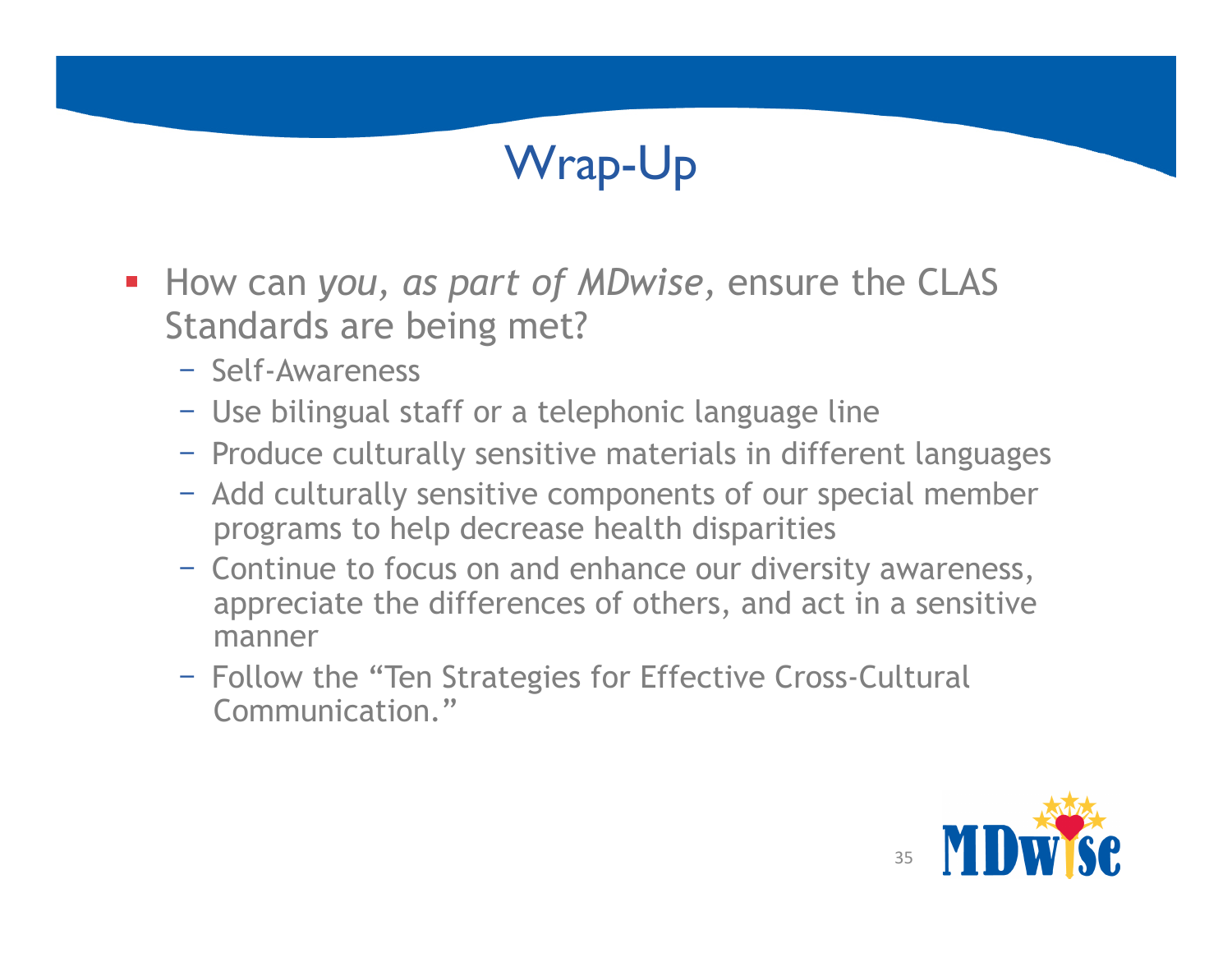Culturally Competent Communication

**Strategies for Effective Cross-Cultural Communication** 

- 1. Ask Questions: Develop cultural knowledge. Stretch your understanding of a person's or group's culture.
- 2. Listen Actively: Learn to listen for what is being said and not what you want to hear. Test for understanding by asking questions or restating what was said.
- 3. Think Twice: Avoid culturally insensitive language and behaviors.

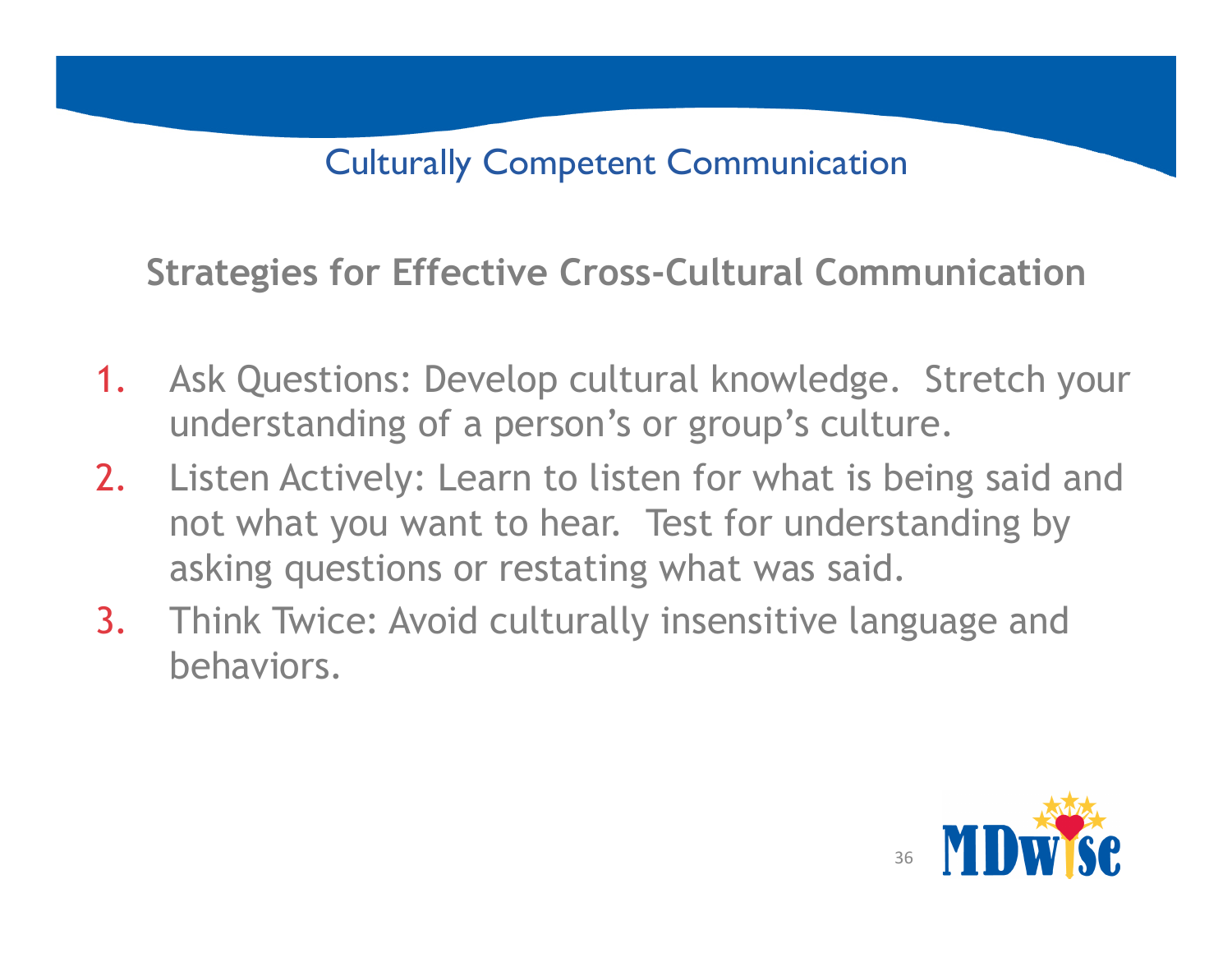#### Culturally Competent Communication

- 4. Respect Differences: Recognize cultural differences in spoken and unspoken communication styles and other global concepts (time, family, etc.). Do not assume the majority's way is the only way.
- 5. Build Self-Awareness: Know your own prejudices and think about your attitudes towards other cultures and your own.
- 6. Be Honest: Share your experiences honestly. Acknowledge any discomfort, hesitation, or concerns you may have.

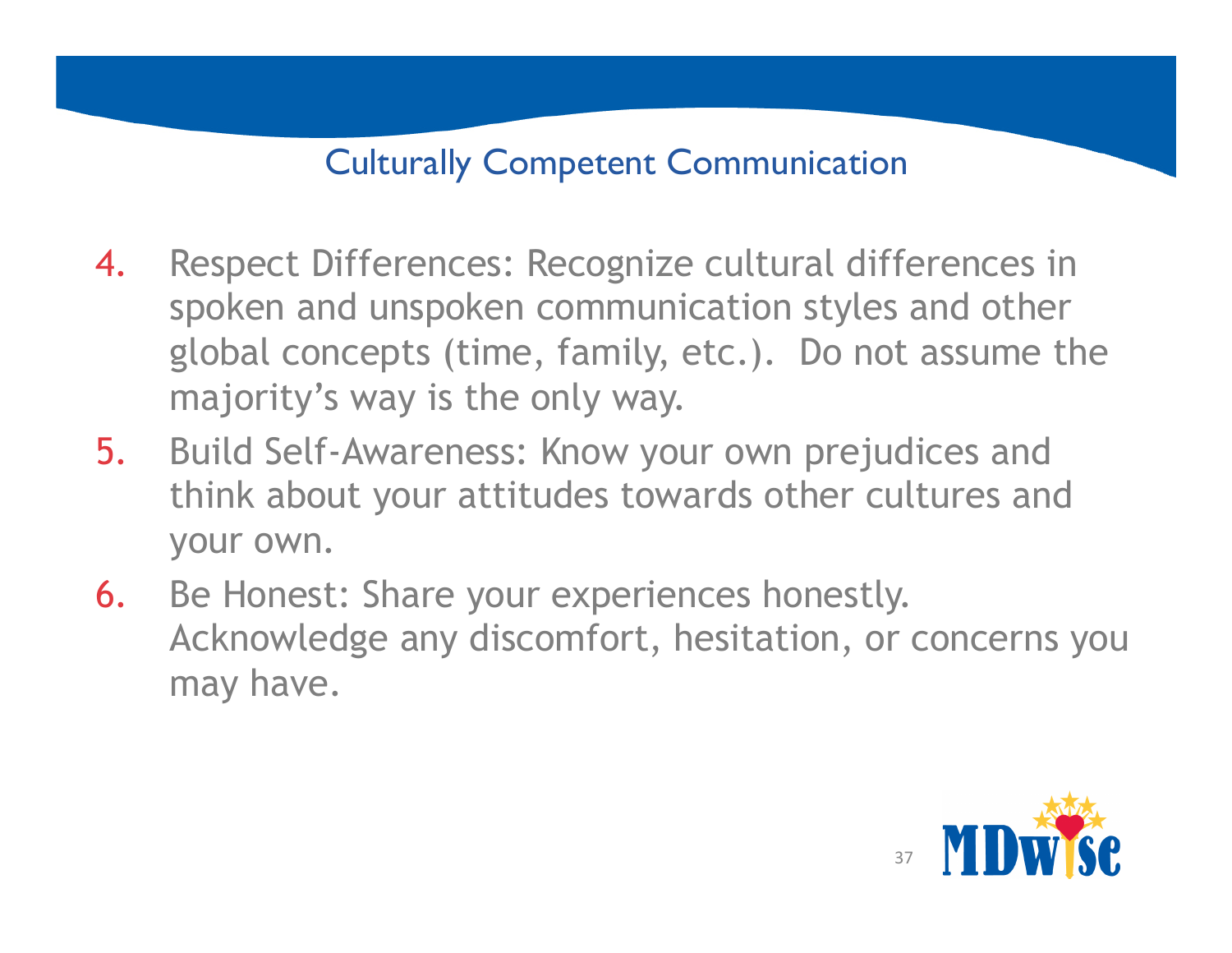#### Culturally Competent Communication

- 7. Avoid Stereotyping: Do not cast your assumptions in stone. Instead, use generalizations as a starting point to make good communication decisions.
- 8. Recognize the Complexity of Communication: Pay attention to multiple channels of communication. Many barriers exist between the source and the receiver. Practice two-way communication.
- 9. Be Flexible: Alter your communication strategies as the situation necessitates. Choose appropriate channels.
- 10. Distinguish Perspectives: Understand and carefully consider various points of views.

-*NYNJ PHTC Communicate to Make a Difference: Exploring Cross-Cultural Communication* 



38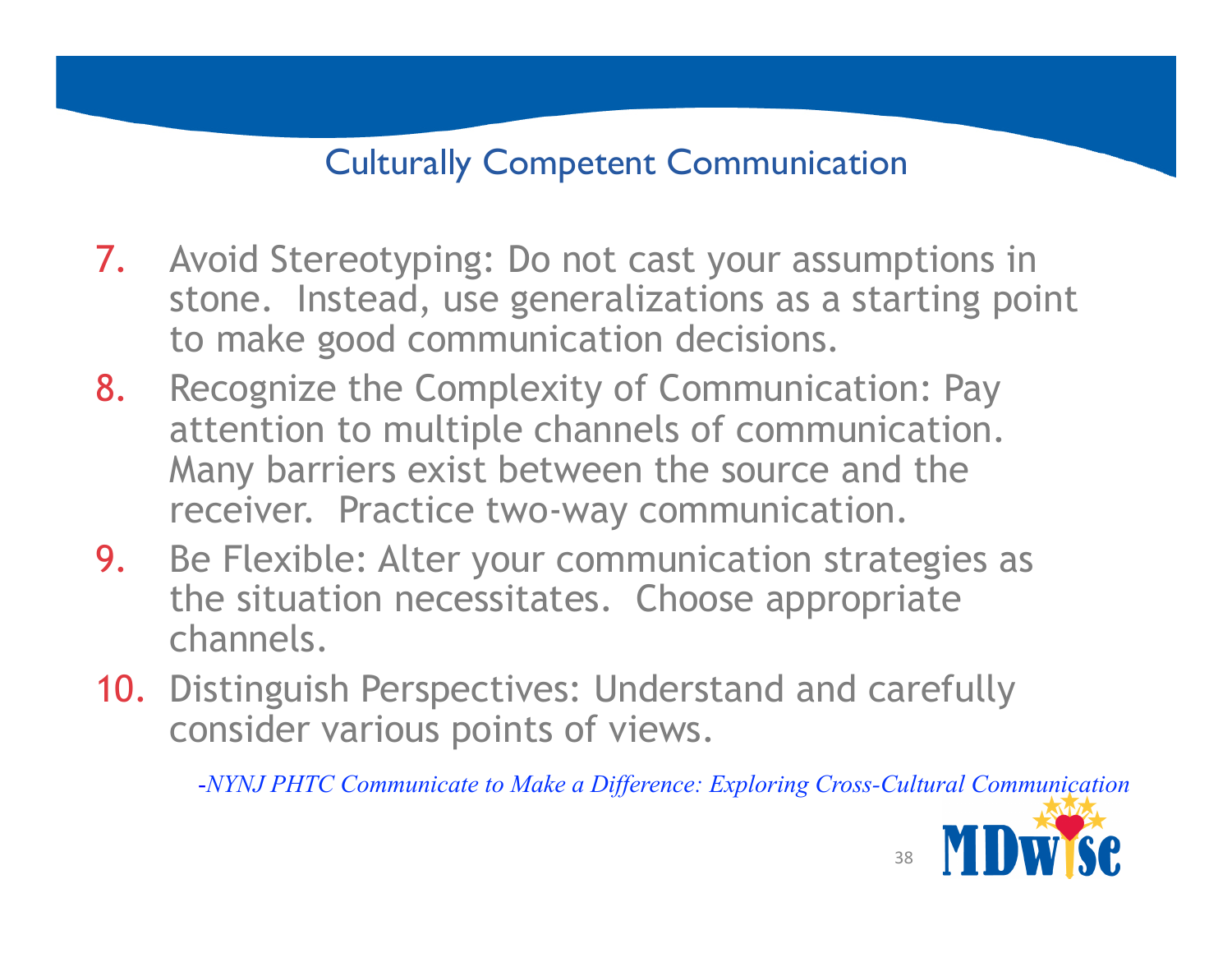#### Quiz Available Online

- Please visit the MDwise webpage at www.mdwise.org in the Clinical Webinar Series section of Provider Tools and click on the following link:
	- http://www.surveygizmo.com/s3/858180/CLAS-Standards
- There are a total of 10 questions.
- § Once the quiz is completed you will know your score immediately.
- Please contact HR Manager Maria Rosenbohm at MDwise if you have any problems accessing the quiz.